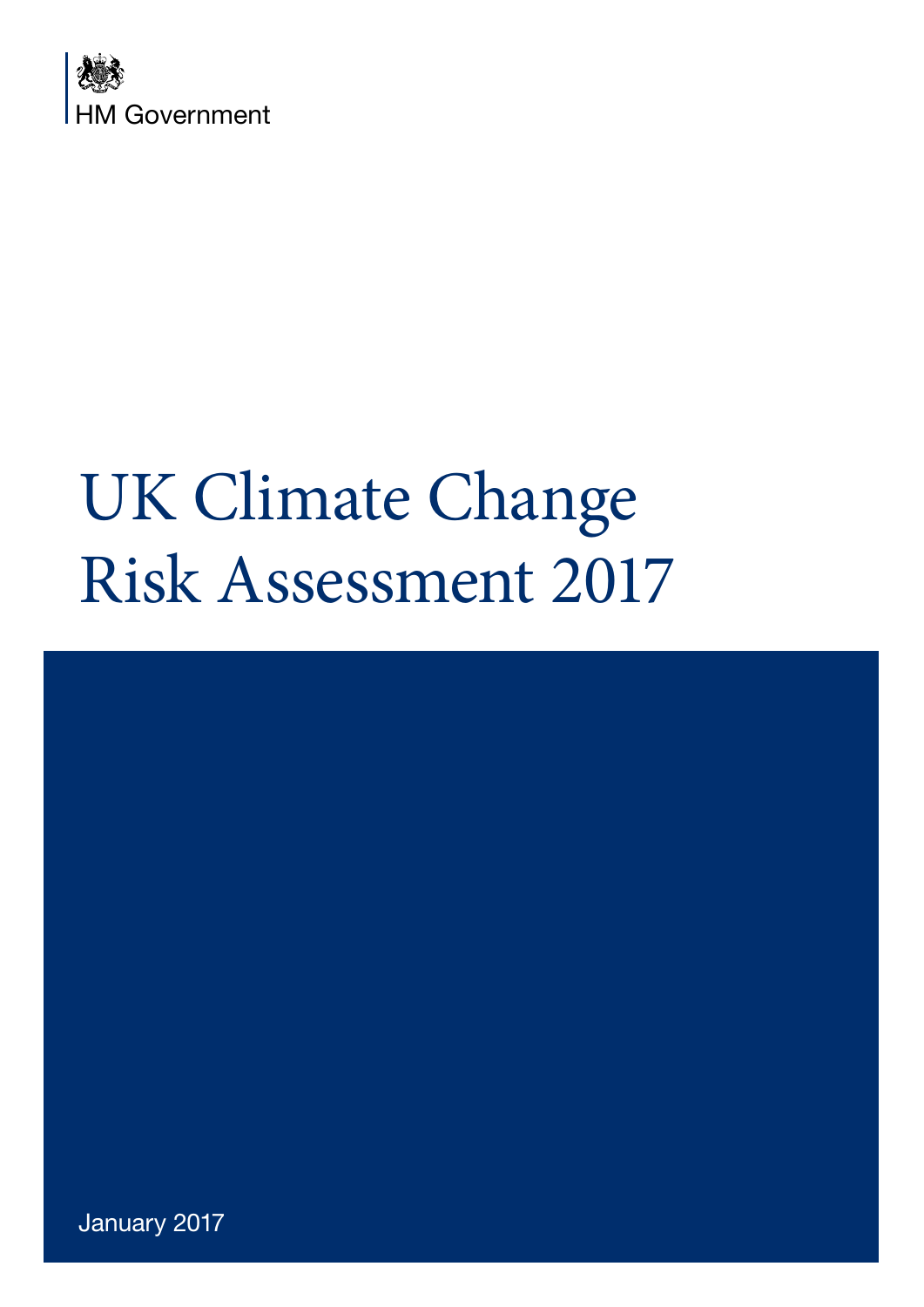

# UK Climate Change Risk Assessment 2017

Presented to Parliament pursuant to Section 56 of the Climate Change Act 2008

January 2017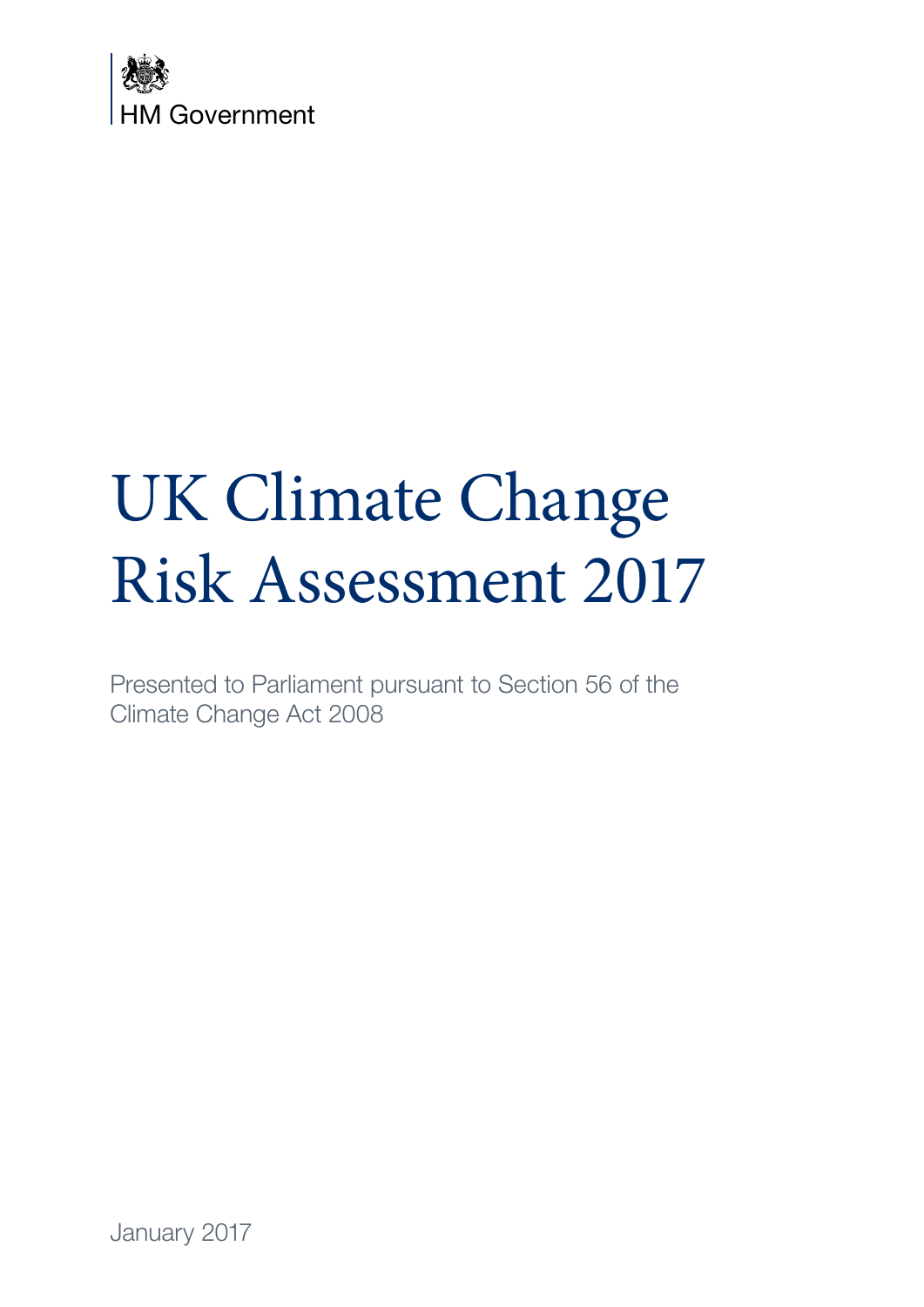

#### © Crown copyright 2017

This publication is licensed under the terms of the Open Government Licence v3.0 except where otherwise stated. To view this licence, visit [nationalarchives.gov.uk/](http://nationalarchives.gov.uk/doc/open-government-licence/version/3) [doc/open-government-licence/version/3](http://nationalarchives.gov.uk/doc/open-government-licence/version/3) or write to the Information Policy Team, The National Archives, Kew, London TW9 4DU, or email: [psi@nationalarchives.gsi.gov.uk.](mailto:psi@nationalarchives.gsi.gov.uk)

Where we have identified any third party copyright information you will need to obtain permission from the copyright holders concerned.

This publication is available at [www.gov.uk/](http://www.gov.uk/government/publications) [government/publications](http://www.gov.uk/government/publications)

Any enquiries regarding this publication should be sent to us at [defra.helpline@defra.gsi.gov.uk](mailto:defra.helpline@defra.gsi.gov.uk)

Print ISBN 9781474137416 Web ISBN 9781474137423

ID SGD0013128 01/17

Printed on paper containing 75% recycled fibre content minimum

Printed in the UK by the Williams Lea Group on behalf of the Controller of Her Majesty's Stationery Office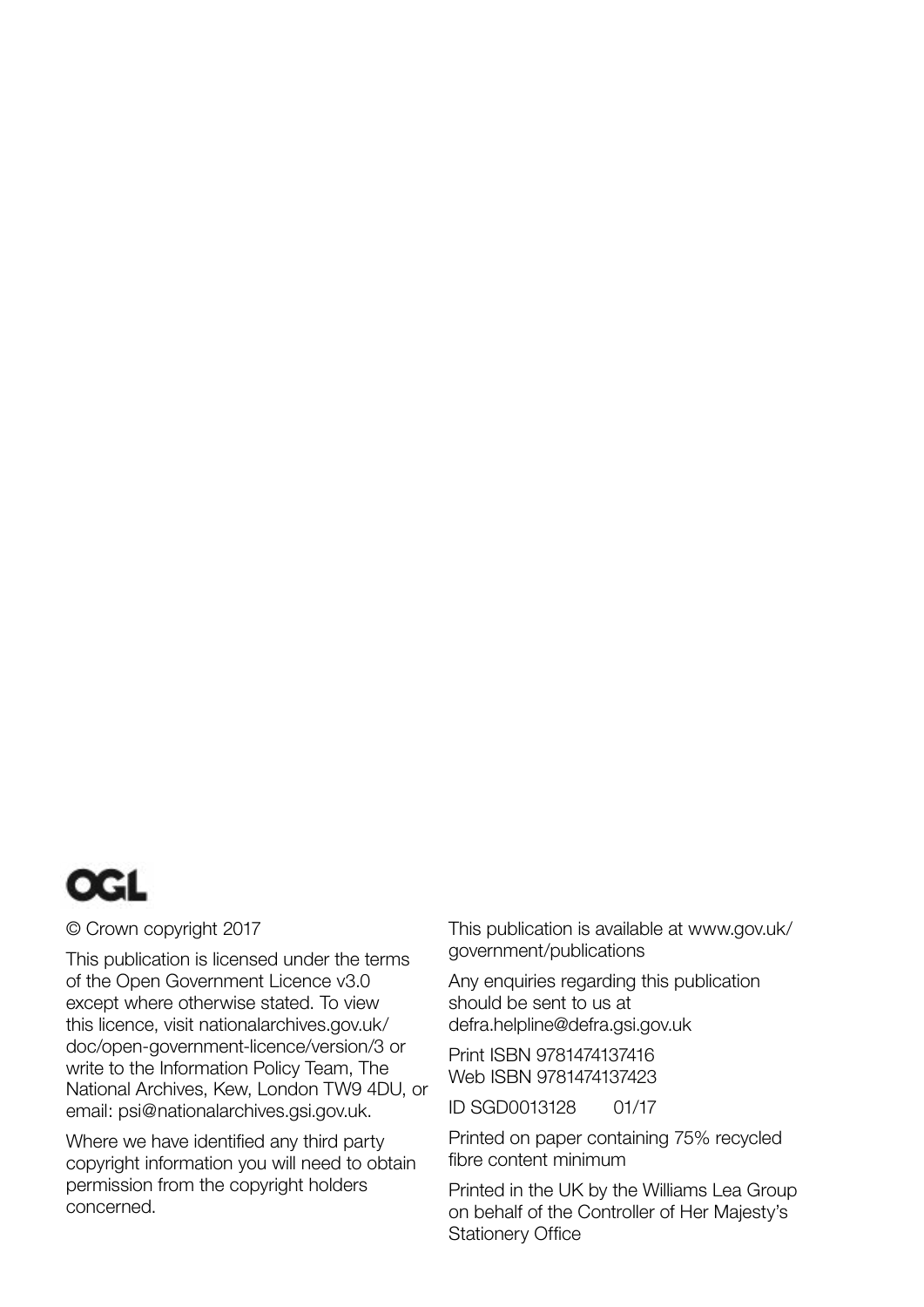## **Contents**

| 3<br>Executive summary |                  |                                                                                                                                                                        |                      |  |
|------------------------|------------------|------------------------------------------------------------------------------------------------------------------------------------------------------------------------|----------------------|--|
| 1.                     | 1.1              | Introduction<br>Legislative framework on climate change                                                                                                                | 5<br>5               |  |
|                        | 1.2 <sub>2</sub> | The UK Climate Change Risk Assessment 2017<br><b>Evidence Report</b>                                                                                                   | 6                    |  |
| 2.                     |                  | The UK Government's assessment of priority risks<br>and opportunities                                                                                                  | 10                   |  |
|                        | 2.1              | Flooding and coastal change risks to<br>communities, businesses and infrastructure<br>('more action needed')                                                           | 11                   |  |
|                        | $2.2^{\circ}$    | Risks to health, well-being and productivity<br>from high temperatures ('more action needed')                                                                          | 12                   |  |
|                        | 2.3              | Risks of shortages in the public water supply,<br>and for agriculture, energy generation and<br>industry, with impacts on freshwater ecology<br>('more action needed') | 14                   |  |
|                        | 2.4              | Risks to natural capital, including terrestrial,<br>coastal, marine and freshwater ecosystems,<br>soils and biodiversity ('more action needed')                        | 15                   |  |
|                        | 2.5              | Risks to domestic and international food<br>production and trade ('more action needed')                                                                                | 16                   |  |
|                        | 2.6              | New and emerging pests and diseases, and<br>invasive non-native species, affecting people,<br>plants and animals ('research priority')                                 | 17                   |  |
| З.                     | 3.1              | Assessment of priority risks and opportunities for<br>the Devolved Governments<br>Scotland<br>3.2 Wales<br>3.3 Northern Ireland                                        | 18<br>18<br>19<br>20 |  |
| 4.                     |                  | Next steps                                                                                                                                                             | 21                   |  |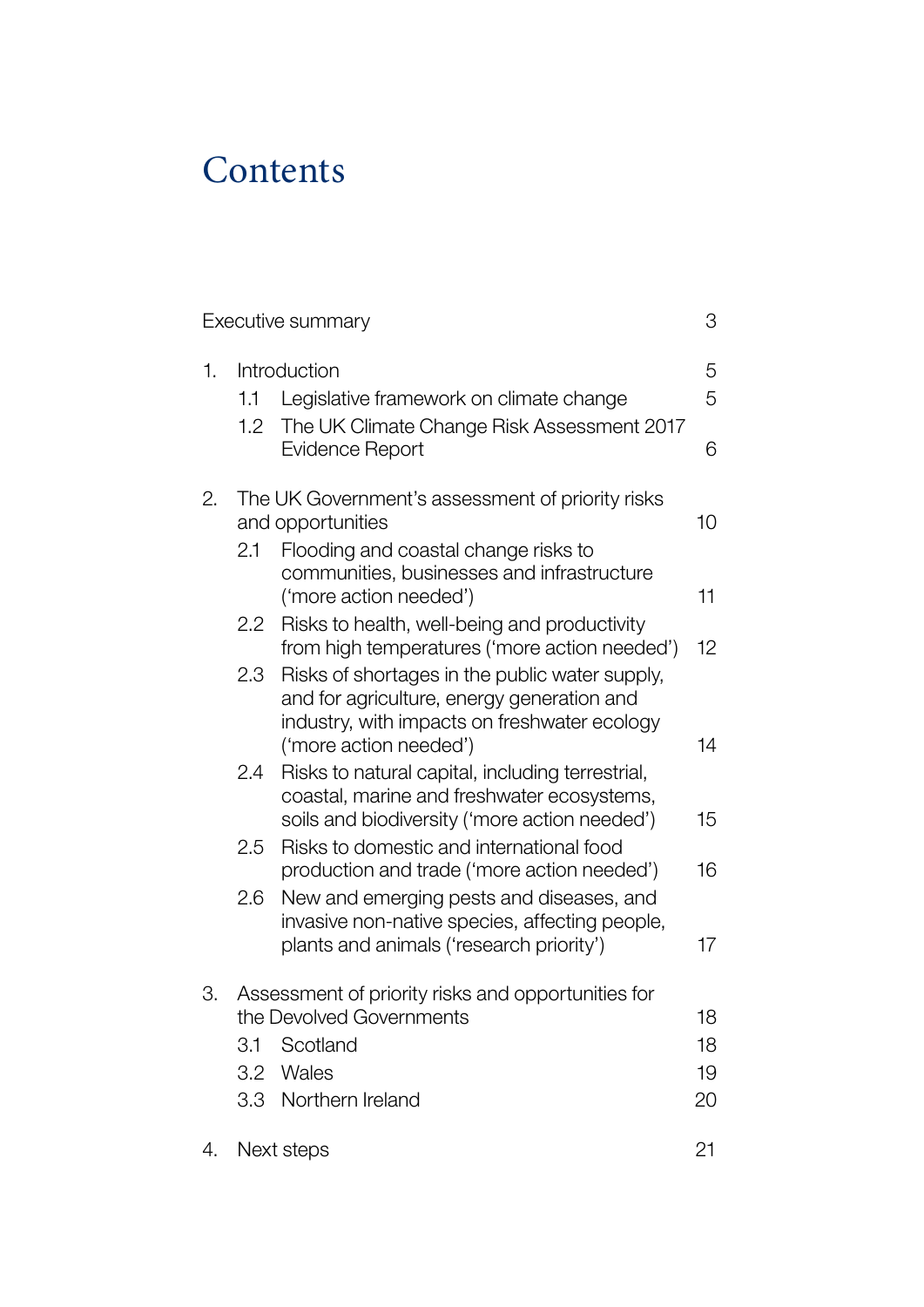## <span id="page-4-0"></span>Executive summary

In December 2015, the UK joined 195 countries in signing an historic global deal to tackle climate change. The Paris Agreement commits the international community to reduce greenhouse gas emissions in order to avoid some of the most severe impacts of climate change. Despite this, we know that some changes to the climate are already inescapable due to past emissions of greenhouse gases. These changes present challenges and opportunities to all aspects of our society, and we must act on these if we are to achieve our ambitions of creating a stronger, more resilient economy and a natural environment that benefits people and can provide the vital resources and services we need.

Climate change is not only a challenge of the future. We are already observing changes in the UK climate, with average temperatures having risen by around 1ºC over the last century. We are seeing a trend towards warmer winters and hotter summers, sea levels around our coast are rising by around 3mm a year and there is emerging evidence of changing rainfall patterns. The heavy rainfall and flooding over the winter of 2015/16 – although they cannot yet be attributed to climate change – illustrate the costs and disruption that can be caused by extreme weather. The ongoing development of the Government's 25 Year Environment Plan is one example of how we are building climate adaptation into our plans and investments to ensure that we are resilient for the future.

The Climate Change Act 2008 is an important piece of UK legislation that, on a five-yearly cycle, requires the Government to compile an assessment of the risks for the UK arising from climate change, and then to develop an adaptation programme to address those risks and deliver resilience to climate change on the ground. The Act established the Committee on Climate Change as an independent statutory body to advise the UK and Devolved Governments on setting and meeting carbon budgets and preparing for climate change. It also established the Adaptation Sub-Committee of the Committee on Climate Change specifically to provide advice on climate change risks and opportunities and to report regularly on UK progress on adaptation.

In accordance with the requirements of the Act, we present here the Government's second assessment of the risks and opportunities for the UK of the current and predicted impact of climate change, which follows on from the first report published in 2012. It draws primarily on an independent *Evidence Report* commissioned from the Adaptation Sub-Committee by the UK and the Devolved Governments.1 The *Synthesis Report* of the *Evidence Report* sets out six urgent priorities for action over the next five years. In general, the Government endorses the conclusions of the Adaptation Sub-Committee, with the exception of some of those on food security.

<sup>1</sup> Committee on Climate Change (2016) *UK Climate Change Risk Assessment 2017 Evidence Report* can be accessed at: [www.theccc.org.uk/UK-climate-change-risk-assessment-2017/](http://www.theccc.org.uk/UK-climate-change-risk-assessment-2017/)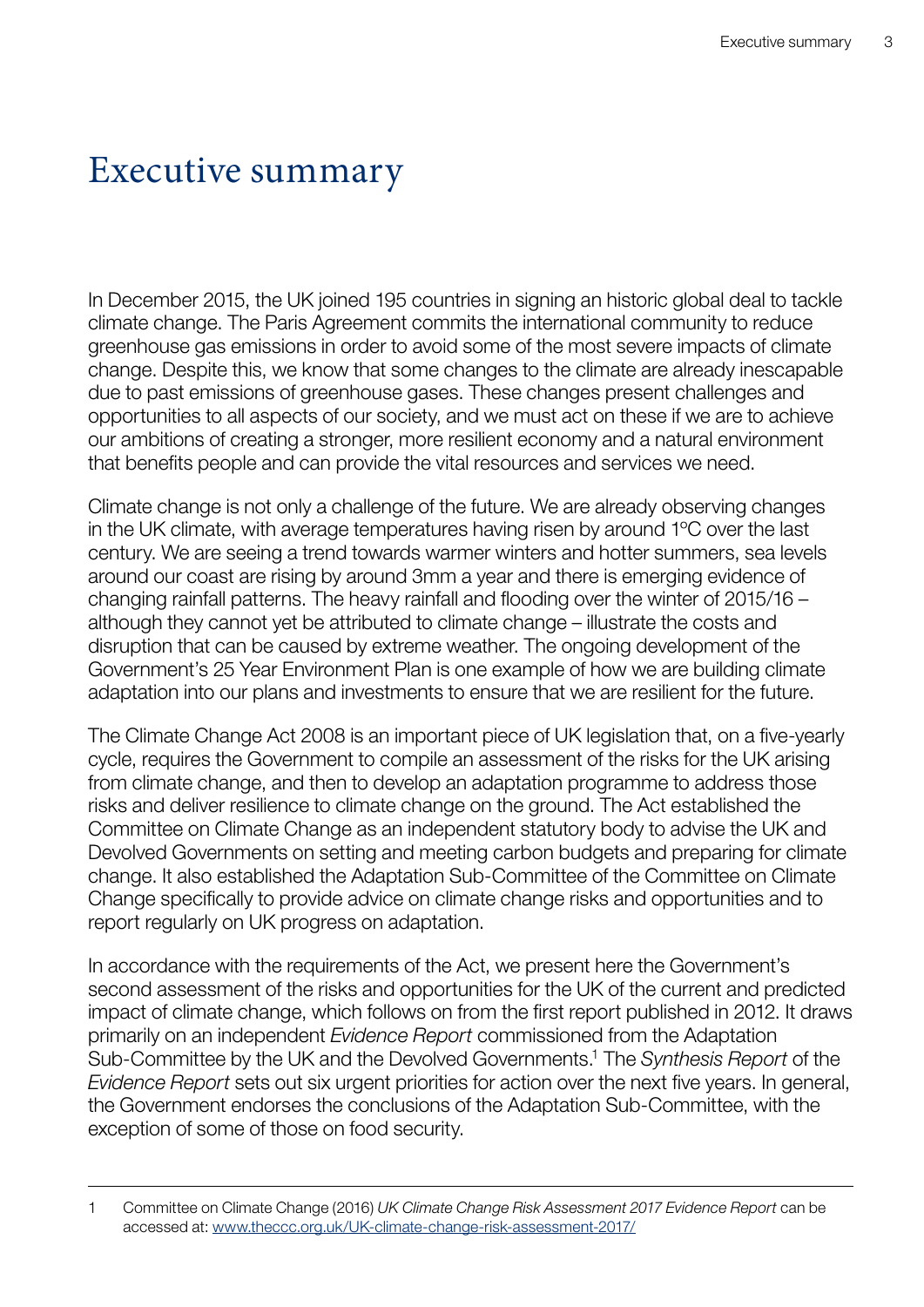We are very grateful to all of those who contributed so generously of their time and expertise to the production of the *UK Climate Change Risk Assessment 2017 Evidence Report*. Hundreds of leading scientists participated as authors and reviewers, drawing on a wealth of research from the UK's world-leading academic institutes as well as a range of other expert sources. Consistent with our commitment to open data, all the underpinning evidence has been published by the Committee on Climate Change, to ensure that government, businesses and other stakeholders have the information they need to take action.

Our statutory commitments under the Climate Change Act 2008 are unaffected by the decision to leave the EU. Leaving the EU offers a unique opportunity to shape our environment and economy for the benefit of all and we will do this in a way that provides as much support as possible to the environment's natural resilience and adaptability, as well as recognising its potential role in letting us make changes to our infrastructure and ways of working to cope with the impacts of climate change.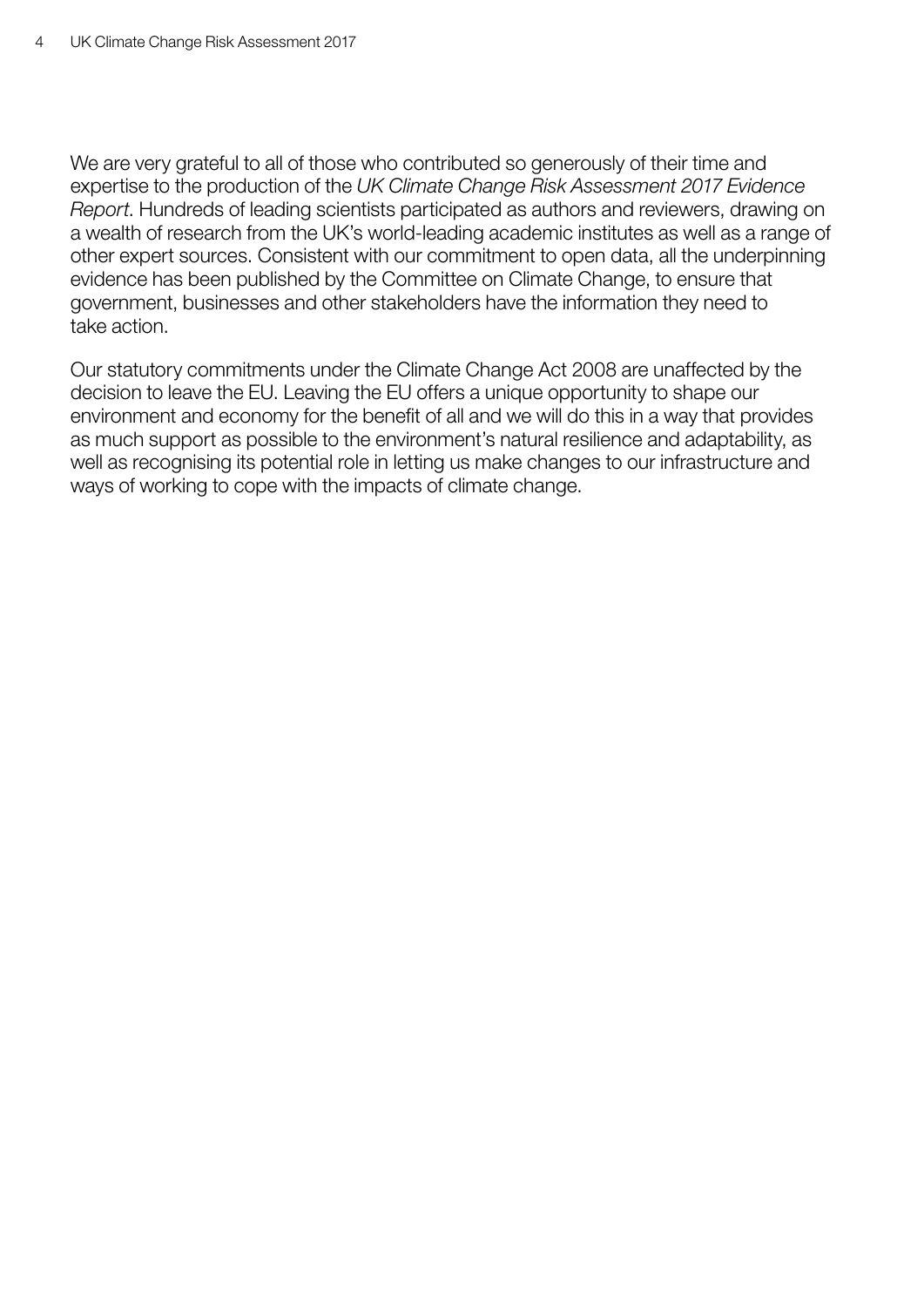## <span id="page-6-0"></span>1. Introduction

This report fulfils the requirement of the Climate Change Act 2008 for the Government to lay before Parliament a five-yearly assessment of the risks for the UK of the current and predicted impacts of climate change.

The purpose of this second *UK Climate Change Risk Assessment* report to Parliament is to outline the UK and Devolved Governments' views on the key climate change risks and opportunities that the UK faces today. These views have been informed primarily by an independent assessment of the available evidence on climate risks and opportunities, which was commissioned by the UK and Devolved Governments from the Adaptation Sub-Committee of the Committee on Climate Change. The Adaptation Sub-Committee's *UK Climate Change Risk Assessment 2017 Evidence Report* sets out six priority areas needing urgent further action over the next five years. The next two sections of this report provide the UK and Devolved Governments' views on each of those six urgent priority areas. Further action to address these risks will be considered as we develop the next National Adaptation Programme, covering England and non-devolved matters, and due to be published in 2018. The Devolved Governments each have their own policy and implementation framework and these are set out in Section 3 along with their views on the specific risks that affect them.

In general, the UK Government and the Devolved Governments endorse the conclusions of the *Evidence Report* prepared by the Adaptation Sub-Committee, with the exception of some of the conclusions on food security.

#### 1.1 Legislative framework on climate change

The Climate Change Act 2008 provides a legally binding framework to cut UK greenhouse gas emissions and a framework for building the UK's ability to adapt to the changing climate.

In terms of adaptation, the Act requires:

- A UK-wide assessment of the risks and opportunities for the UK arising from climate change. This must take place every five years; the first assessment (*UK Climate Change Risk Assessment: Government Report*) was published in January 2012.
- A programme for adaptation to climate change to address the identified risks so as to deliver resilience to climate change on the ground. This must be put in place and reviewed every five years, and must set out the UK Government's objectives, proposals and policies for responding to the risks identified in the Risk Assessment. The first *National Adaptation Programme: Making the country resilient to a changing*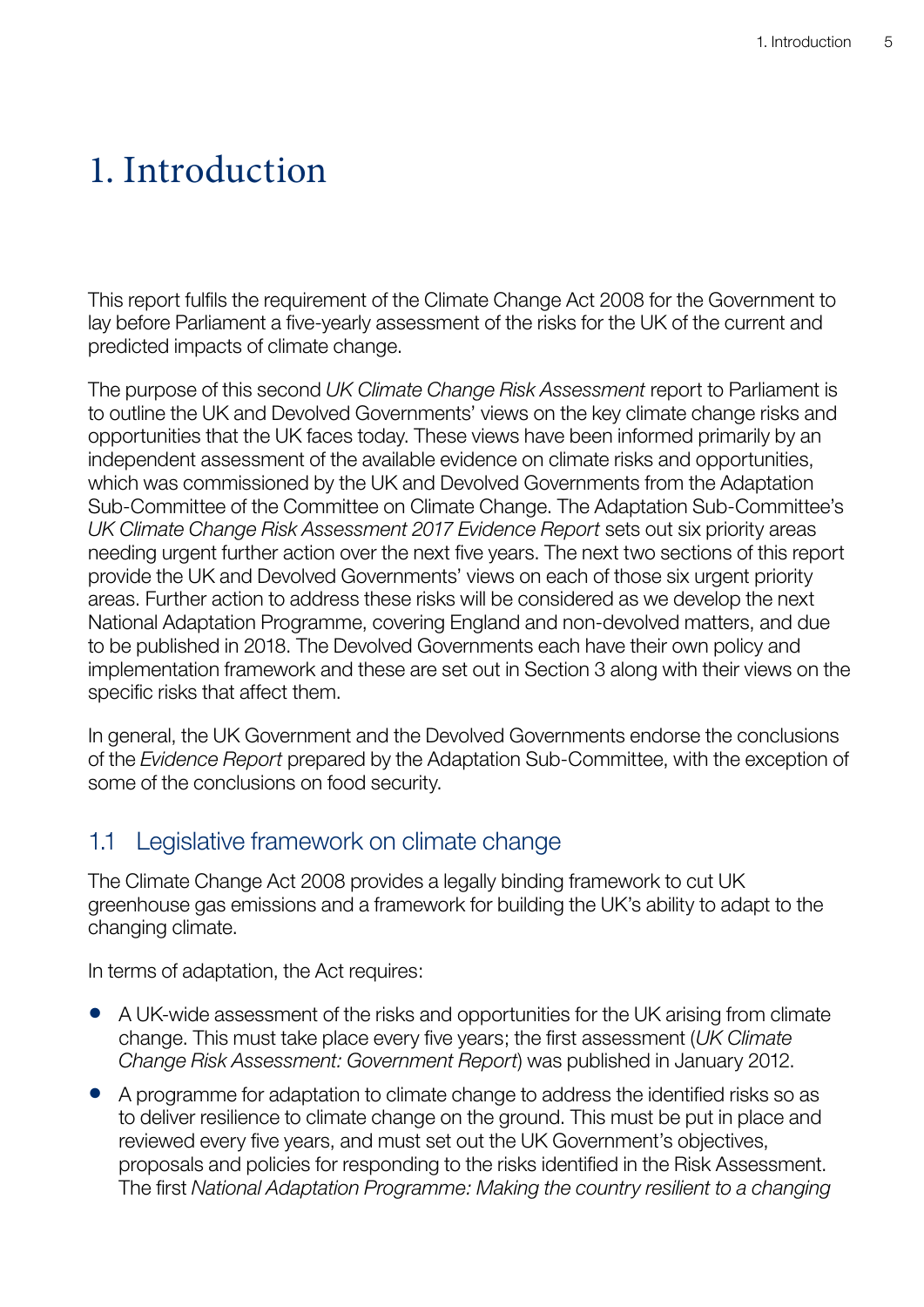<span id="page-7-0"></span>*climate*, covering England and devolved matters, was published in 2013 and many of the actions are ongoing.

• Adaptation Reporting Powers (not applicable in Northern Ireland) which enable the Secretary of State to direct 'reporting authorities' to prepare climate change adaptation reports. A second round of reporting has taken place, with around 80 organisations submitting voluntary reports during 2016.

The Climate Change Act 2008 also established the Adaptation Sub-Committee of the Committee on Climate Change. Its role is to provide independent advice on the preparation of the UK Climate Change Risk Assessment, to report to Parliament on the UK Government's progress in the implementation of the National Adaptation Programme and to provide advice to the Devolved Governments, as required.

### 1.2 The UK Climate Change Risk Assessment 2017 Evidence Report

To underpin both the first and second UK Climate Change Risk Assessments, the Government commissioned independent expert studies of the available evidence.

The *Evidence Report* underpinning the Government's first report in 2012 was produced by a consortium funded by the Department for Environment, Food and Rural Affairs (Defra) and the Devolved Governments. It provided a benchmark assessment of the risks and opportunities of climate change to the UK.

The *UK Climate Change Risk Assessment 2017 Evidence Report* was commissioned from the Adaptation Sub-Committee, which was asked to address the following question:

'Based on the latest understanding of current, and future, climate risks/opportunities, vulnerability and adaptation, what should the priorities be for the next UK National Adaptation Programme and adaptation programmes of the devolved administrations?'

In order to assess climate risks in a consistent way, and to facilitate action being focused on the most pressing risks, the Adaptation Sub-Committee took a three-step approach to assess the urgency of additional action for each climate risk and opportunity:

- considering the magnitude of the risk now and in the future
- taking into account policies and adaptation plans already in place to manage the risks
- considering the potential benefits of further action.

Figure 1 sets out the four 'urgency categories' used to assess each of the 56 individual climate risks and opportunities considered by the Adaptation Sub-Committee. A full description of the method for assigning urgency scores can be found in Chapter 2 of the *Evidence Report*.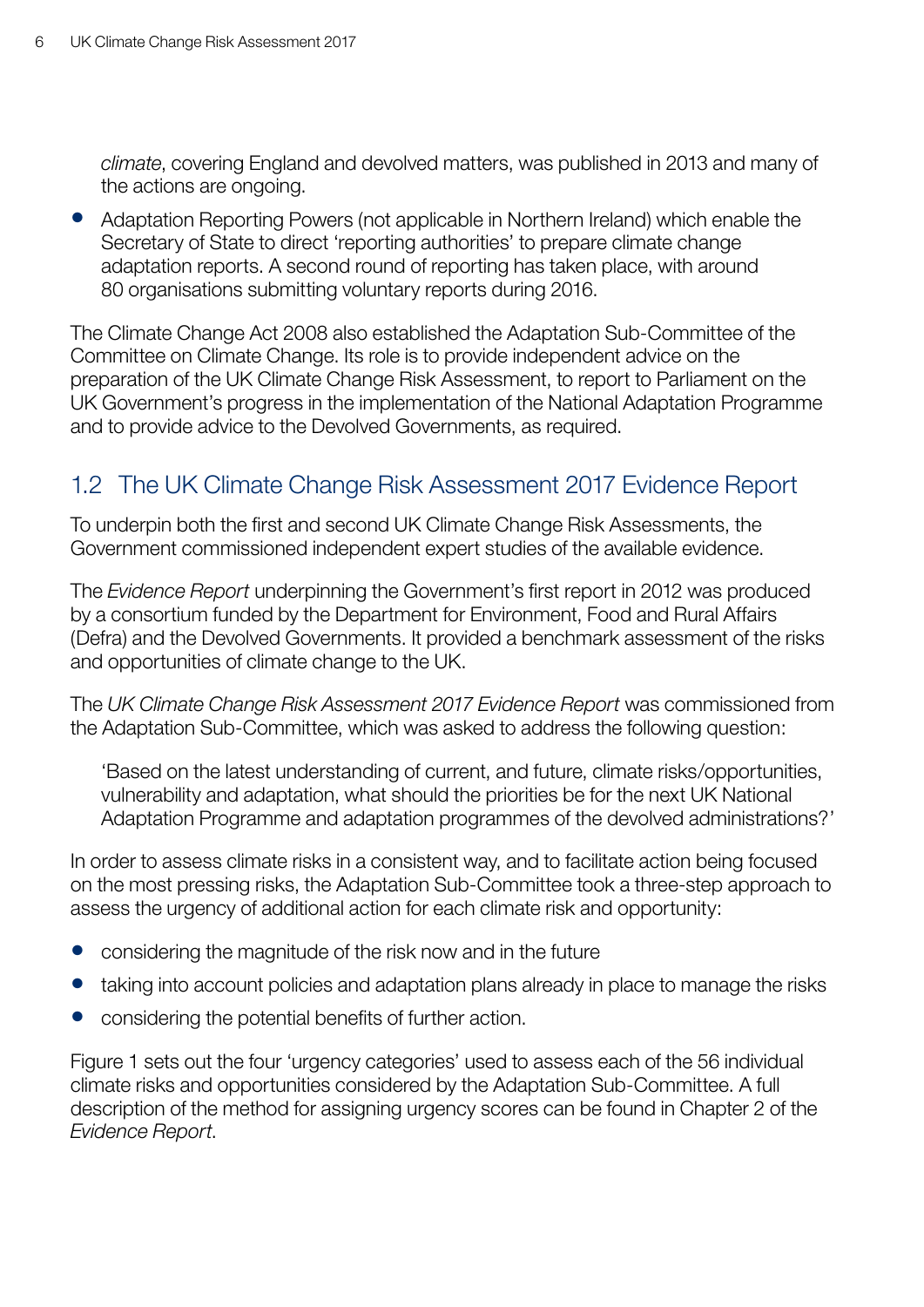#### Figure 1: Urgency categories used in the UK Climate Change Risk Assessment 2017 Evidence Report



Source: Committee on Climate Change (2016) *UK Climate Change Risk Assessment 2017 Synthesis Report*, [www.theccc.org.uk/uk-climate-change-risk-assessment-2017/synthesis-report/](http://www.theccc.org.uk/uk-climate-change-risk-assessment-2017/synthesis-report/)

The *UK Climate Change Risk Assessment 2017 Evidence Report* also goes further than the first in considering international climate risks that could have consequences for the UK, as well as the interdependencies between the various climate risks.

The Adaptation Sub-Committee's full *Evidence Report* comprises an overarching *Synthesis Report*, which summarises the conclusions of eight technical chapters and highlights six groups of priority risks where additional action is recommended in the next five years (Figure 2). The six priority risk areas encompass most of the individual risks that are identified as needing 'more action' in the underpinning technical chapters. The full list of risks and their assigned urgency scorings is provided in Figure 3.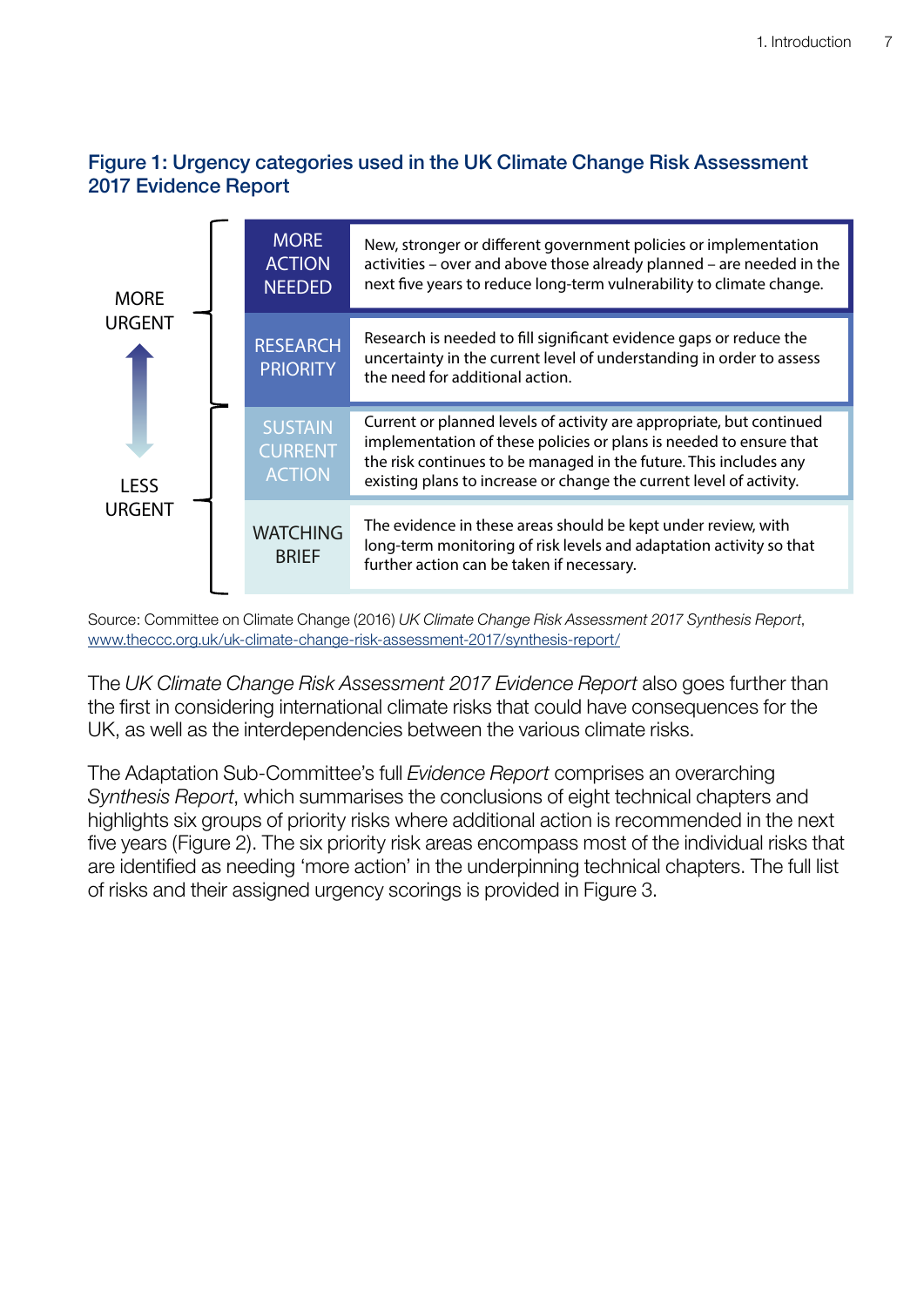#### Figure 2: The Adaptation Sub-Committee's assessment of the top six areas of inter-related climate change risks for the UK

| Flooding and coastal change risks to communities, businesses<br>and infrastructure (Ch3, Ch4, Ch5, Ch6)                      |                                               |  |
|------------------------------------------------------------------------------------------------------------------------------|-----------------------------------------------|--|
| Risks to health, well-being and productivity from high temperatures<br>(Ch5, Ch6)                                            | <b>MORE</b><br><b>ACTION</b><br><b>NEEDED</b> |  |
| Risk of shortages in the public water supply, and for agriculture,<br>energy generation and industry (Ch3, Ch4, Ch5, Ch6)    |                                               |  |
| Risks to natural capital, including terrestrial, coastal, marine and<br>freshwater ecosystems, soils and biodiversity (Ch3)  |                                               |  |
| Risks to domestic and international food production and trade<br>(Ch3, Ch6, <b>Ch7</b> )                                     |                                               |  |
| New and emerging pests and diseases, and invasive non-native species,<br>affecting people, plants and anmals (Ch3, Ch5, Ch7) | <b>RESEARCH</b><br><b>PRIORITY</b>            |  |
| RISK MAGNITUDE ----→<br><b>FUTURE</b><br><b>LOW</b><br><b>MEDIUM</b><br><b>HIGH</b>                                          |                                               |  |

Note: The individual risks that make up these six risk areas may score differently in the *Evidence Report*, but contribute to the overall urgency assessment of that group of risks. Future magnitude is based on a combination of climate change and other drivers of risk (eg demographic change), taking into account how current adaptation policies and plans across the UK are likely to reduce risks.

Source: Committee on Climate Change (2016) *UK Climate Change Risk Assessment 2017 Synthesis Report*, [www.theccc.org.uk/uk-climate-change-risk-assessment-2017/synthesis-report/](http://www.theccc.org.uk/uk-climate-change-risk-assessment-2017/synthesis-report/)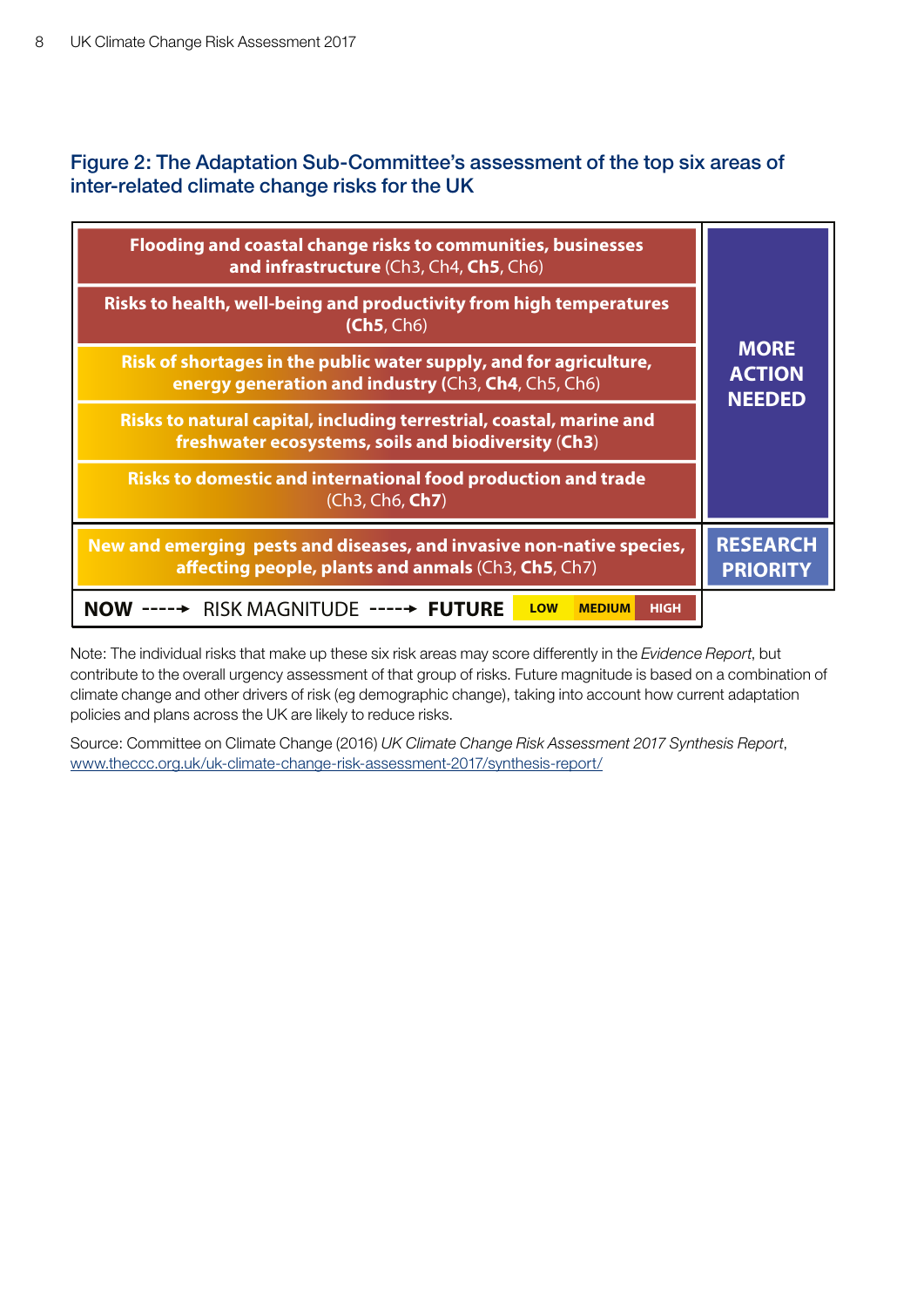#### Figure 3: Urgency scores for each of the 56 individual risks and opportunities identified in the UK Climate Change Risk Assessment 2017 Evidence Report

| <b>MORE ACTION NEEDED</b>                                                                                          | <b>RESEARCH PRIORITY</b>                                                                                          | <b>SUSTAIN CURRENT ACTION</b>                                                                                          | <b>WATCHING BRIEF</b>                                                   |
|--------------------------------------------------------------------------------------------------------------------|-------------------------------------------------------------------------------------------------------------------|------------------------------------------------------------------------------------------------------------------------|-------------------------------------------------------------------------|
| Ne1: Risks to species and habitats<br>from changing climate space                                                  | Ne3: Changes in suitability of<br>land for agriculture & forests                                                  | Ne9: Risks to agriculture, forestry,<br>landscapes & wildlife from<br>pests/pathogens/invasive species                 | Ne14: Risks & opportunities from<br>changes in landscape character      |
| <b>Ne2: Opportunities from new</b><br>species colonisations                                                        | Ne7: Risks to freshwater species<br>from high water temperatures                                                  | Ne10: Extreme weather/wildfire<br>risks to farming, forestry, wildlife                                                 | In7: Low/high riverflow risks to<br>hydroelectric generation            |
| Ne4: Risks to soils from increased<br>seasonal aridity and wetness                                                 | Ne13: Ocean acidification &<br>higher water temperature risks<br>for marine species, fisheries and                | & heritage<br>Ne11: Saltwater intrusion risks to<br>aquifers, farmland & habitats<br>In13: Extreme heat risks to rail, | In8: Subsidence risks to buried/<br>surface infrastructure              |
| Ne5: Risks to natural carbon<br>stores & carbon sequestration                                                      | marine heritage<br>In5: Risks to bridges and pipelines                                                            |                                                                                                                        | In 10: Risks to electricity<br>generation from drought and<br>low flows |
| Ne6: Risks to agriculture & wildlife<br>from water scarcity & flooding                                             | from high river flows/erosion<br>In11: Risks to energy, transport &                                               | road, ICT and energy infrastructure<br><b>In14: Benefits for infrastructure</b>                                        | PB3: Opportunities for increased<br>outdoor activity in warmer          |
| <b>Ne8: Risks of land management</b><br>practices exacerbating flood risk                                          | ICT from high winds & lightning<br>In12: Risks to offshore                                                        | from reduced extreme cold events<br>PB13: Risks to health from poor                                                    | weather<br>PB12: Risks of food-borne disease                            |
| Ne12: Risks to habitats & heritage<br>in the coastal zone from sea level<br>rise; loss of natural flood protection | infrastructure from storms and<br>high waves                                                                      | water quality<br>PB14: Risk of household water                                                                         | cases and outbreaks<br><b>Bu4:</b> Risks to business from               |
| <b>In1: Risks of cascading</b><br>infrastructure failures across                                                   | PB2: Risks to passengers from high<br>temperatures on public transport                                            | supply interruptions<br><b>Bu3:</b> Risks to business operations                                                       | reduced access to capital<br>Bu7: Business risks /opportuni-            |
| interdependent networks<br>In2: Risks to infrastructure from                                                       | PB6: Risks to viability of coastal<br>communities from sea level rise                                             | from water scarcity<br><b>Bu6:</b> Risks to business from                                                              | ties from changing demand for<br>goods & services                       |
| river, surface/groundwater flooding                                                                                | <b>PB7:</b> Risks to building fabric from<br>moisture, wind, and driving rain                                     | disruption to supply chains                                                                                            | It7: Opportunities from changes<br>in international trade routes        |
| <b>In3: Risks to infrastructure from</b><br>coastal flooding & erosion                                             | PB8: Risks to culturally valued<br>structures and historic                                                        |                                                                                                                        |                                                                         |
| In4: Risks of sewer flooding due<br>to heavy rainfall                                                              | environment<br><b>PB10:</b> Risks to health from                                                                  |                                                                                                                        |                                                                         |
| In6: Risks to transport networks<br>from embankment failure                                                        | changes in air quality                                                                                            |                                                                                                                        |                                                                         |
| In9: Risks to public water supplies<br>from drought and low river flows                                            | <b>PB11: Risks to health from</b><br>vector-borne pathogens                                                       |                                                                                                                        |                                                                         |
| PB1: Risks to public health and<br>wellbeing from high temperatures                                                | <b>Bu2:</b> Risks to business from loss of<br>coastal locations & infrastructure                                  |                                                                                                                        |                                                                         |
| PB4: Potential benefits to health<br>& wellbeing from reduced cold                                                 | <b>Bu5:</b> Employee productivity<br>impacts in heatwaves and from<br>severe weather infrastructure<br>disruption |                                                                                                                        |                                                                         |
| PB5: Risks to people, communities<br>& buildings from flooding                                                     | It2: Imported food safety risks                                                                                   | <b>KEY TO CHAPTERS:</b>                                                                                                |                                                                         |
| <b>PB9:</b> Risks to health and social care<br>delivery from extreme weather                                       | It3: Long-term changes in global<br>food production                                                               | Chapter 3: Natural environment and natural assets<br><b>Chapter 4: Infrastructure</b>                                  |                                                                         |
| <b>Bu1:</b> Risks to business sites from<br>flooding                                                               | It5: Risks to the UK from<br>international violent conflict                                                       | Chapter 5: People and the built environment                                                                            |                                                                         |
| It1: Weather-related shocks to<br>global food production and trade                                                 | It6: Risks to international law and<br>governance                                                                 | Chapter 6: Business and industry<br>Chapter 7: International dimensions                                                |                                                                         |
| It4: Risks from climate-related<br>international human displacement                                                |                                                                                                                   |                                                                                                                        |                                                                         |

Note: Individual risks and opportunities are presented in the order they are discussed in the chapters of the *Evidence Report* (not in priority order).

Source: Committee on Climate Change (2016) *UK Climate Change Risk Assessment 2017 Synthesis Report*, [www.theccc.org.uk/uk-climate-change-risk-assessment-2017/synthesis-report/](http://www.theccc.org.uk/uk-climate-change-risk-assessment-2017/synthesis-report/)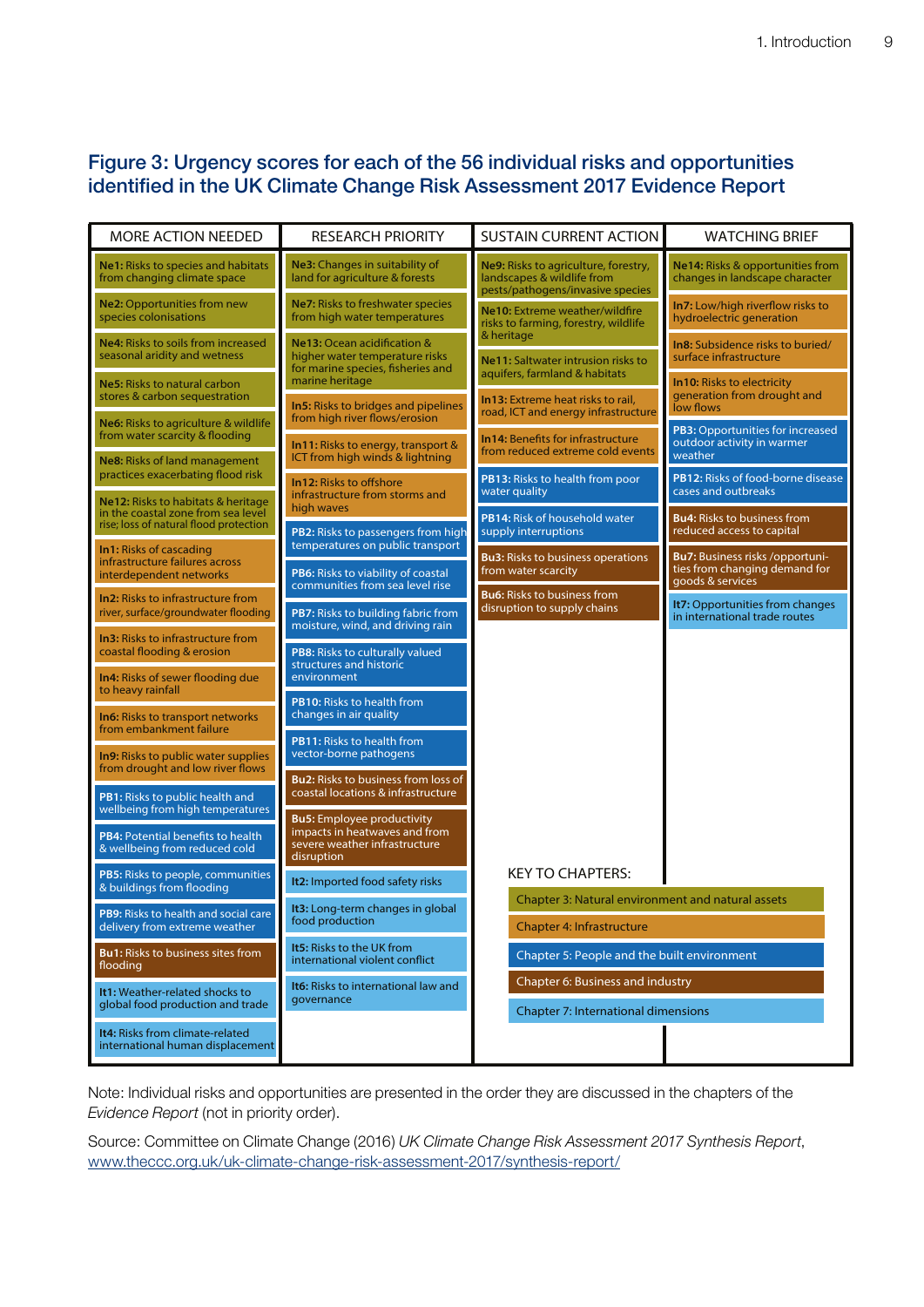# <span id="page-11-0"></span>2. The UK Government's assessment of priority risks and opportunities

The Government endorses the six priority areas identified by the Adaptation Sub-Committee in the *UK Climate Change Risk Assessment 2017 Evidence Report*. We agree with the urgency scores that have been assigned to each of the areas except for some elements of the area relating to food production. In this section, we provide a summary of each risk area and the Government's general approach. Detailed responses and actions will form the subject of the next National Adaptation Programme, due to be published in 2018.

Adapting to climate change is a government-wide issue with different departments leading on different risks. Defra works across government and with other partners to fulfil the requirements of the Climate Change Act 2008. Defra also leads on providing future UK Climate Projections, an important resource used widely by government, business, local government, civil society and communities to understand how the climate may change over the rest of the century. Defra has commissioned the Met Office Hadley Centre to produce an updated set of UK Climate Projections (UKCP18) in 2018 to ensure that organisations continue to have access to the latest science to inform their adaptation planning.

The *UK Climate Change Risk Assessment 2017 Evidence Report* highlights that climate risks will affect people differently, depending on their social, economic and cultural environment. Low-income households are particularly susceptible to climate change impacts, as these impacts disproportionally affect their resources. These groups also have lower capacity and resources to adapt. Evaluation of climate risks and actions must consider these distributional effects.

*The Green Book: Appraisal and Evaluation in Central Government*2 was prepared by HM Treasury to promote effective government investment and ensure it aligns with government priorities and the expectations of the public. The guidance applies to all government departments and sets out how the risks of climate change should be considered in options appraisals whenever relevant, particularly for long-term planning and infrastructure projects, regulatory and planning frameworks, contingency planning and long-term policy frameworks. The guidance also states that an assessment should take into account social and distributional impacts where they are likely to be significant for particular groups in society. *The Green Book* is currently being updated, with a revised edition due for publication in 2017.

Below we address the six priority risk areas in turn.

<sup>2</sup> HM Treasury (2011) *The Green Book: Appraisal and Evaluation in Central Government* can be accessed at: [www.gov.uk/government/uploads/system/uploads/attachment\\_data/file/220541/green\\_book\\_complete.pdf](http://www.gov.uk/government/uploads/system/uploads/attachment_data/file/220541/green_book_complete.pdf)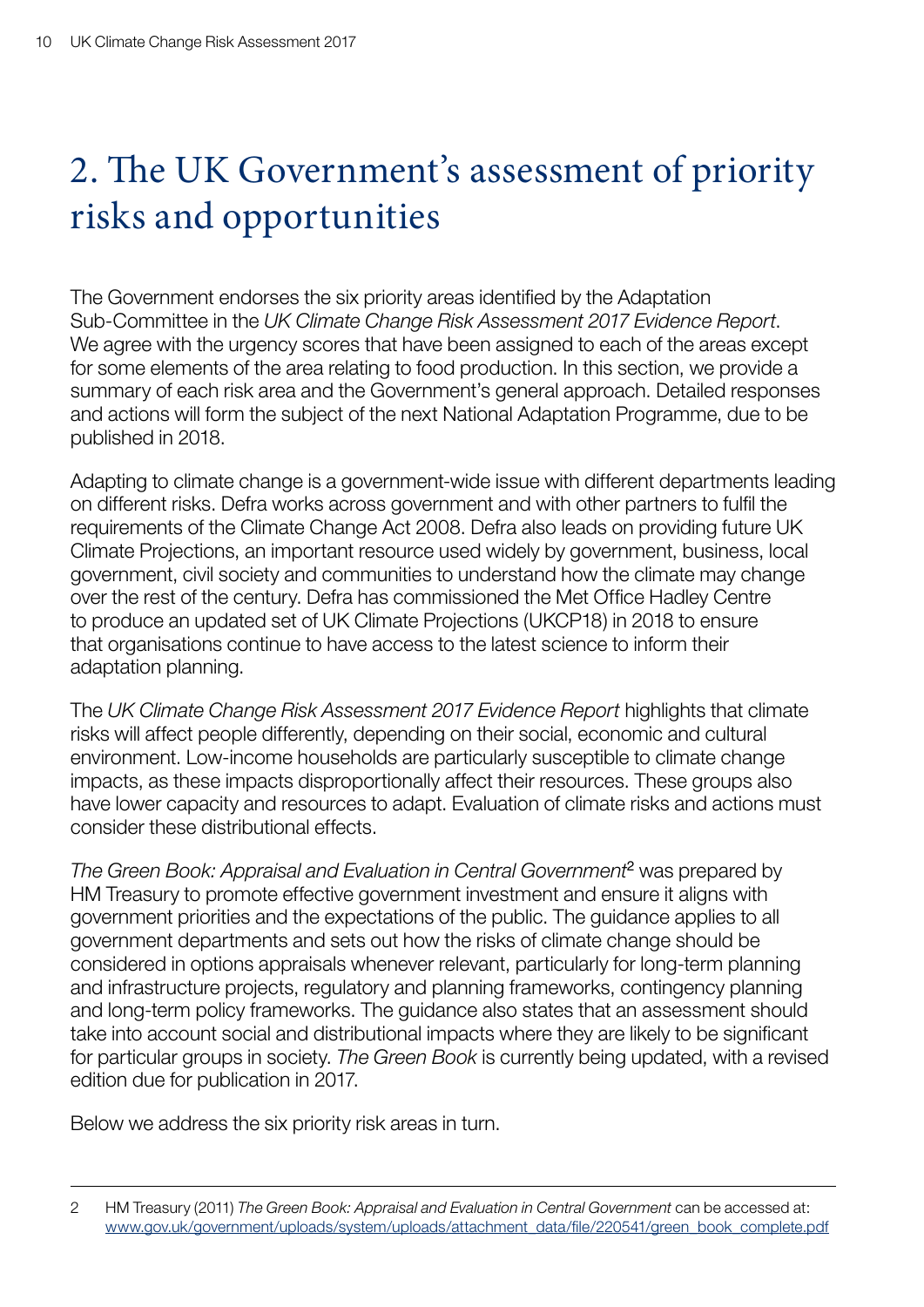### <span id="page-12-0"></span>2.1 Flooding and coastal change risks to communities, businesses and infrastructure ('more action needed')

The *UK Climate Change Risk Assessment 2017 Evidence Report* presents compelling evidence that climate change may lead to increases in heavy rainfall and significantly increased risks from fluvial and surface flooding by mid-century. Rising sea levels may further increase the risk of flooding and erosion along our coastline. The *Evidence Report* recommends more ambitious approaches to adaptation, working with communities, businesses and other partners to meet this challenge by:

- ensuring there are long-term strategies in place to address projected risks to people, communities and buildings
- delivering more natural flood management and developing a more integrated approach in high-risk catchments, especially where there are likely to be co-benefits such as carbon storage, water quality and biodiversity benefits.

The Government supports these recommendations. Managing flood risk is already a key priority for the Government, and the report's recommendations are broadly consistent with our policies to intervene and invest effectively to manage flood risk. Our strategies are most effective when government, communities, local authorities and the private sector work together to ensure that we have a shared understanding of future risks and who is best placed to manage them. Together we need to make use of the full suite of measures and target them as effectively as we can, to make it less likely that flooding will occur and to reduce the impact when it does.

Our flood risk investment programme will drive down the overall risk of flooding and coastal erosion to ensure that we will better protect over 300,000 homes from flooding by 2021. These investments are based on a well-developed national flood risk assessment and long-term investment scenario modelling developed by the Environment Agency, which already factors in climate change predictions and continually evolves to take account of new climate change evidence and risks. The long-term investment scenario modelling considers differing investment scenarios in the face of pressures such as climate change and asset deterioration and takes into account total levels of investment, not just government investment. *The UK Climate Change Risk Assessment 2017 Evidence Report* recognises that current levels of investment are consistent with an optimal investment strategy.

The *National Flood Resilience Review*3 was published in September 2016 and sets out actions to improve our readiness for flooding in the short term, to reduce the impacts and the consequent costs and disruption to communities, businesses and our economy. This includes working with infrastructure operators to improve the resilience of locally important assets at risk of flooding. The review will also inform our consideration of long-term investment needs and funding options.

<sup>3</sup> HM Government (2016) *National Flood Resilience Review* can be accessed at: [www.gov.uk/government/](https://www.gov.uk/government/publications/national-flood-resilience-review) [publications/national-flood-resilience-review](https://www.gov.uk/government/publications/national-flood-resilience-review)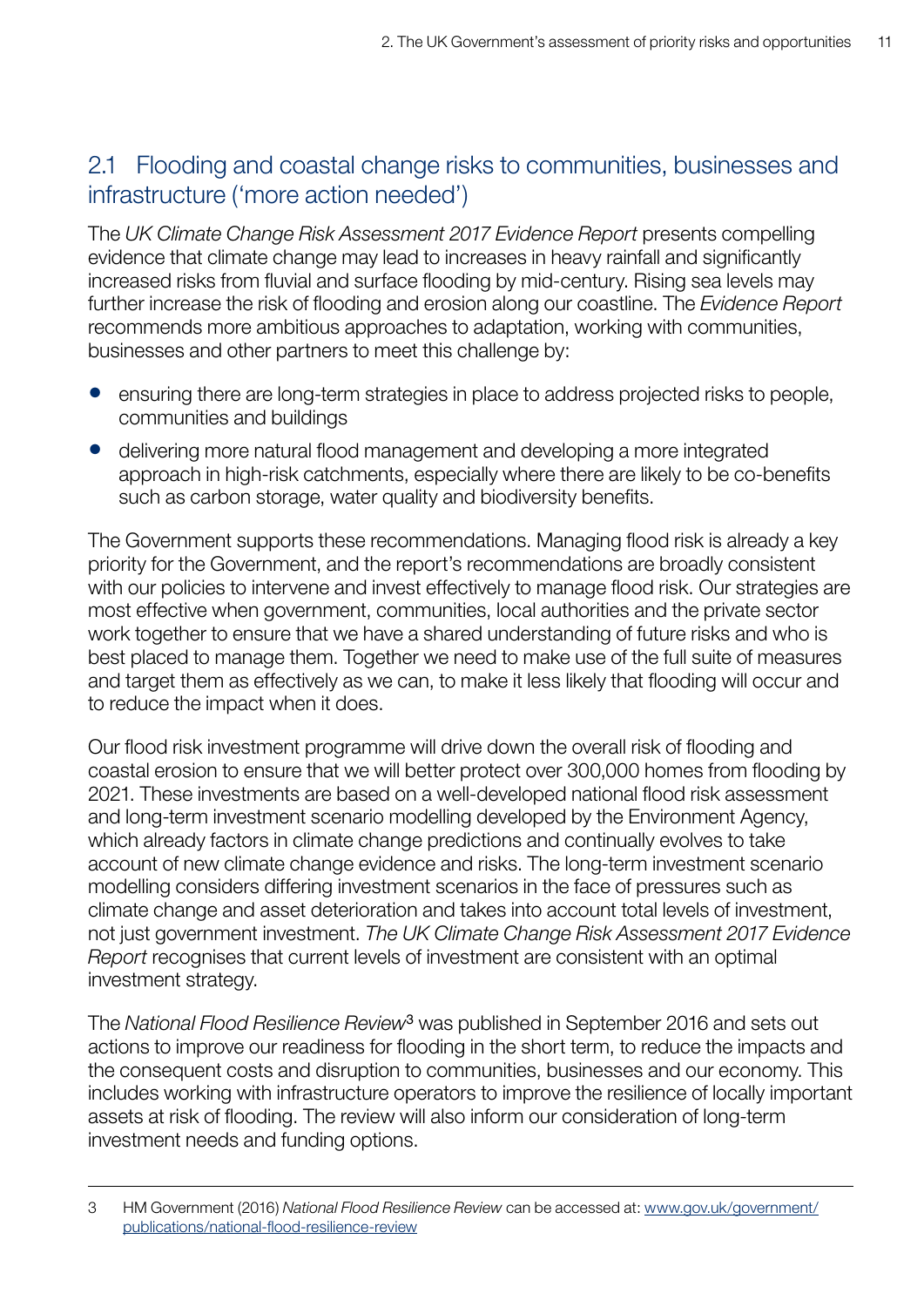<span id="page-13-0"></span>We believe the installation of property-level resilience measures (those that prevent flood water entering a property or that speed the recovery process if it does) can play an important role in making people and their property less vulnerable to the physical and mental impacts of flooding. In September 2016, we published Peter Bonfield's *Property Flood Resilience Action Plan*4 which was developed in collaboration with the commercial sector with Government support. The Action Plan explores barriers to the use of flood resilience measures and identifies how, collectively, business and government can facilitate better uptake of such measures for residential and commercial properties at high flood risk.

We engage with and support local authorities in their responsibilities for managing local flood risk. National planning policy on the provision of sustainable drainage systems in developments has been strengthened. The Housing and Planning Act 2016 introduces a new requirement for the Secretary of State to carry out a review of planning legislation and planning policies for sustainable drainage in relation to the development of land in England.

Incorporating natural flood management measures is key to our approach and we encourage such schemes as part of large capital projects. Natural flood management demonstration projects, including at Pickering in Yorkshire and Holnicote in Somerset, have demonstrated that these types of measures can be effective in helping to manage flood risk at a catchment scale, slowing the flow of water and reducing local impacts when carefully incorporated into a wider suite of catchment measures. In November 2016, we announced £15 million specifically for natural flood management projects in England, which will build the evidence base further.

Increasingly, we are seeking to empower and enable local communities to understand their risks and to develop catchment-based strategies. These integrate traditional, innovative and natural flood management measures to provide multiple benefits. An example of a local partnership approach is the Cumbria Flood Partnership. These types of local partnerships will be further strengthened in the context of the 25 Year Environment Plan.

Looking ahead, we will continue to develop our longer-term strategies on investment, providing local communities with the framework and tools they need to manage flood risks effectively.

#### 2.2 Risks to health, well-being and productivity from high temperatures ('more action needed')

The *UK Climate Change Risk Assessment 2017 Evidence Report* shows that warming UK temperatures, combined with demographic change, may lead to an increased risk of overheating. It projects that the number of heat-related deaths in the UK could more than

<sup>4</sup> P Bonfield and Defra (2016) *Property Flood Resilience Action Plan* can be accessed at: [www.gov.uk/](https://www.gov.uk/government/publications/improving-property-level-flood-resilience-bonfield-2016-action-plan) [government/publications/improving-property-level-flood-resilience-bonfield-2016-action-plan](https://www.gov.uk/government/publications/improving-property-level-flood-resilience-bonfield-2016-action-plan)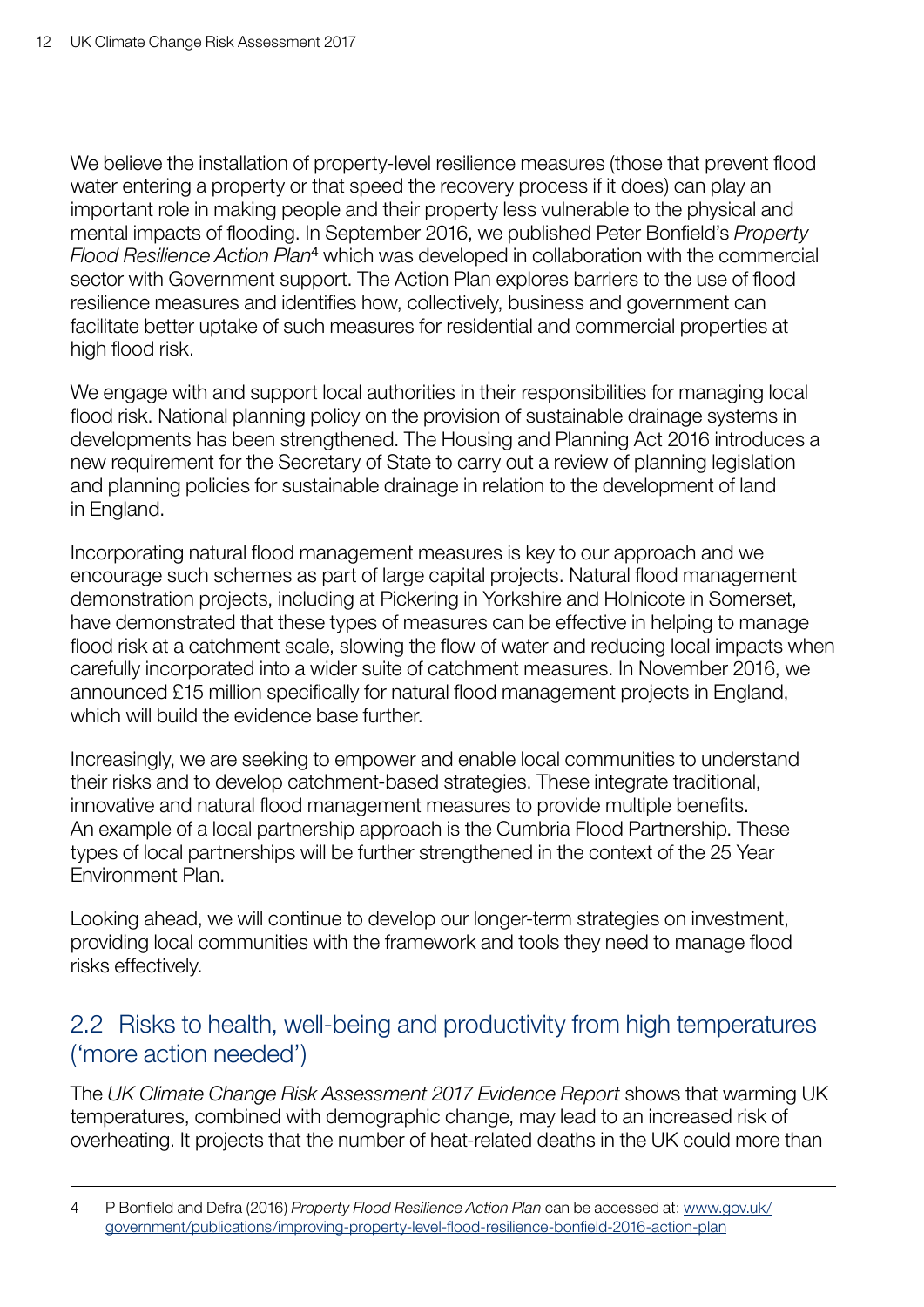double by the 2050s from a current baseline of around 2,000 per year. The *Evidence Report* states that urgent action is needed in the next five years across a range of policy areas to address overheating in homes and public buildings and to reduce the impacts of the urban heat island effect through urban design and planning. Research is recommended into the impacts of overheating on employee productivity.

Research is also recommended into the influence of climate change on ground-level ozone and other outdoor air pollutants (especially particulates), and how climate, temperature and other factors (eg individual behaviour) affect indoor air quality.

The *Evidence Report* also notes some potential opportunities associated with higher temperatures. Outdoor activities may become more attractive, with perhaps an increase in active transport, such as cycling, and walking leading to benefits for health and well-being, as well as climate change mitigation from reductions in car use. However, these benefits need to be set against the potential for greater exposure to the risks from sunlight, ultraviolet radiation and air pollution. Warmer winters could also lead to fewer cold-related deaths, which currently account for a greater number of excess deaths than periods of very hot weather.

The Government recognises the importance of reducing the risks and impacts of overheating. Overheating is a complex issue that cuts across a number of policy areas, including health, planning, transport, energy and environment. Responsibility for different aspects of planning, commissioning and funding improvements is shared across a range of organisations. Government departments and public and private entities are working together to deliver improvements in these areas.

A number of different policies and plans will affect how risks to health, well-being and high temperatures can be managed in future. For example, Public Health England publishes the *Heatwave Plan for England* to manage risks to public health. This document is recognised in the *Evidence Report* as a key component of emergency planning that provides advice for professionals, organisations and individuals to enable them to plan for and respond to hot weather. An independent evaluation of the *Heatwave Plan* is under way. In May 2016, Public Health England also published a new poster and leaflet to support the public to stay safe in hot weather, and a checklist for identifying and managing high indoor temperatures in homes. A checklist specifically for care home staff is under development.

Looking forward, we will consider where additional policy interventions are necessary to address overheating risks as part of the National Adaptation Programme. For example, the Government is commissioning research into how overheating risks can be identified and mitigated. In the first instance, this will focus on new housing developments in England, building on work undertaken by the former Zero Carbon Hub. We will also explore whether there are better methods for understanding overheating risks in hospitals.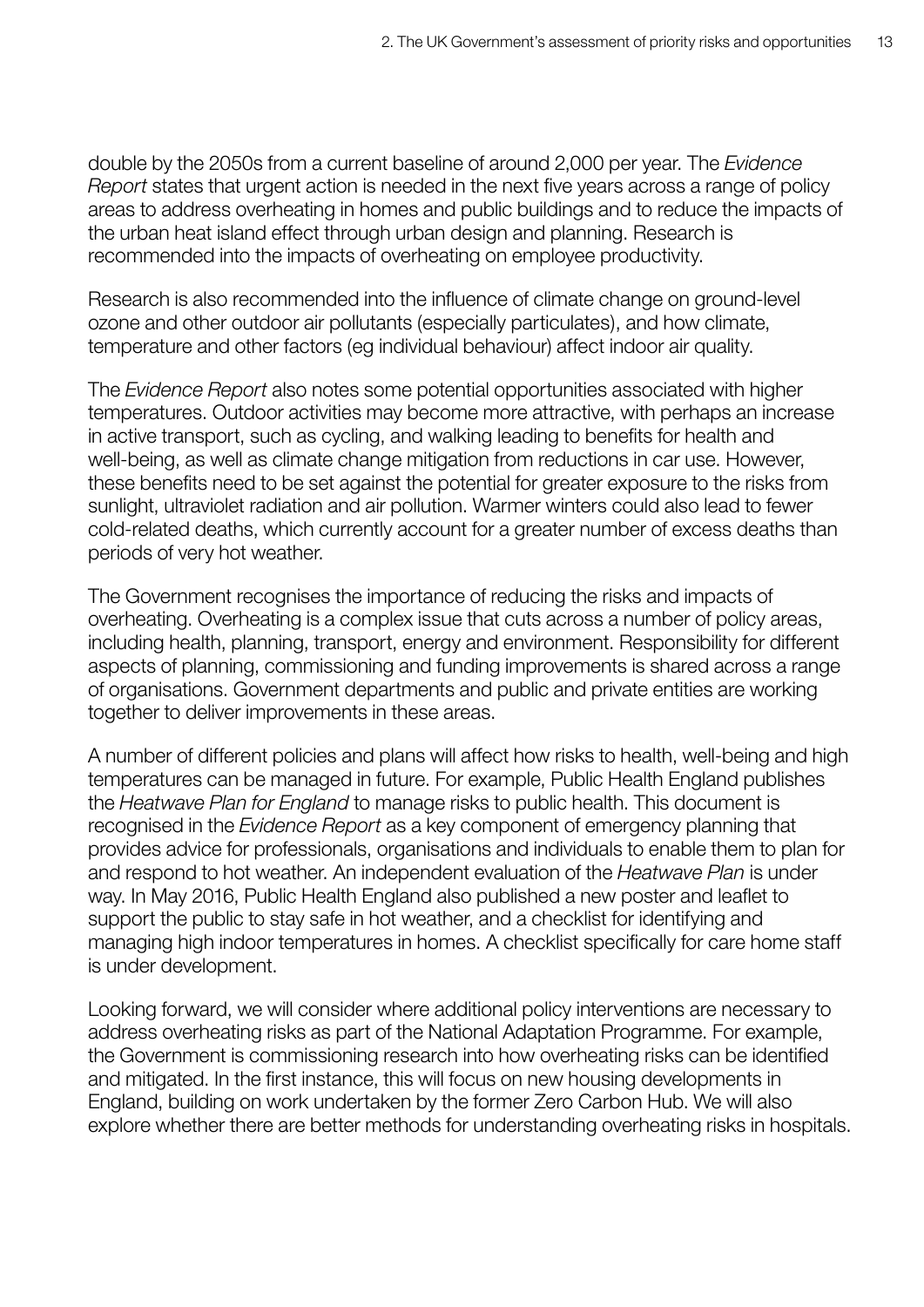## <span id="page-15-0"></span>2.3 Risks of shortages in the public water supply, and for agriculture, energy generation and industry, with impacts on freshwater ecology ('more action needed')

The *UK Climate Change Risk Assessment 2017 Evidence Report* sets out how climate change combined with population growth may put greater pressure on water availability. By the 2050s, many catchments across the UK will need to manage water deficits and competing demands for water for public supply, industry, agriculture and the environment. The *Evidence Report* recognises that the policy framework for managing these long-term risks exists. It recommends continued action in the next five years that is flexible enough to take account of the high degree of uncertainty about future projections of seasonal rainfall and therefore the frequency and intensity of water shortages and drought.

The Government is committed to more action on these risks and recently published *Creating a great place for living: Enabling resilience in the water sector*, <sup>5</sup> a roadmap setting out how we will enhance our policy framework to secure the long-term resilience of the water sector. The roadmap covers a wide range of areas, including the long-term challenge to the public water supply and other water users from the greater extremes in weather that are expected.

We have also issued quidance to water companies that their next round of water resource management plans should take a long-term, strategic approach to protecting and enhancing resilient water supplies. Water companies are required to embed climate change impacts as well as population and economic growth in their long-term plans, so as to ensure that they are fully able to meet future water demand/supply balances. As a result, there is already a well-recognised need for future investment in both demand-side and supply-side measures to mitigate the risks from climate change. In turn, these actions will help create a freshwater environment capable of supporting the biodiversity it contains and the ecosystem services it provides.

We are aware that the current water abstraction system (set up in the 1960s) is not flexible or modern enough to respond to pressures on the environment, farm and other business requirements, and the needs of our public water supply. We are therefore committed to reform the system by the early 2020s to create a better, fairer, more modern and flexible approach that will support business resilience, investment and growth, and manage the pressures of a growing population and climate change.

Reform includes many elements that will lead to better protection of the environment and that will be adaptive over time. For example:

we will ensure that all abstractors are proportionately controlled at low flows to protect the environment, while recognising essential water users

<sup>5</sup> Defra (2016) *Creating a great place for living: Enabling resilience in the water sector* can be accessed at: [www.gov.uk/government/uploads/system/uploads/attachment\\_data/file/504681/resilience-water-sector.pdf](https://www.gov.uk/government/uploads/system/uploads/attachment_data/file/504681/resilience-water-sector.pdf)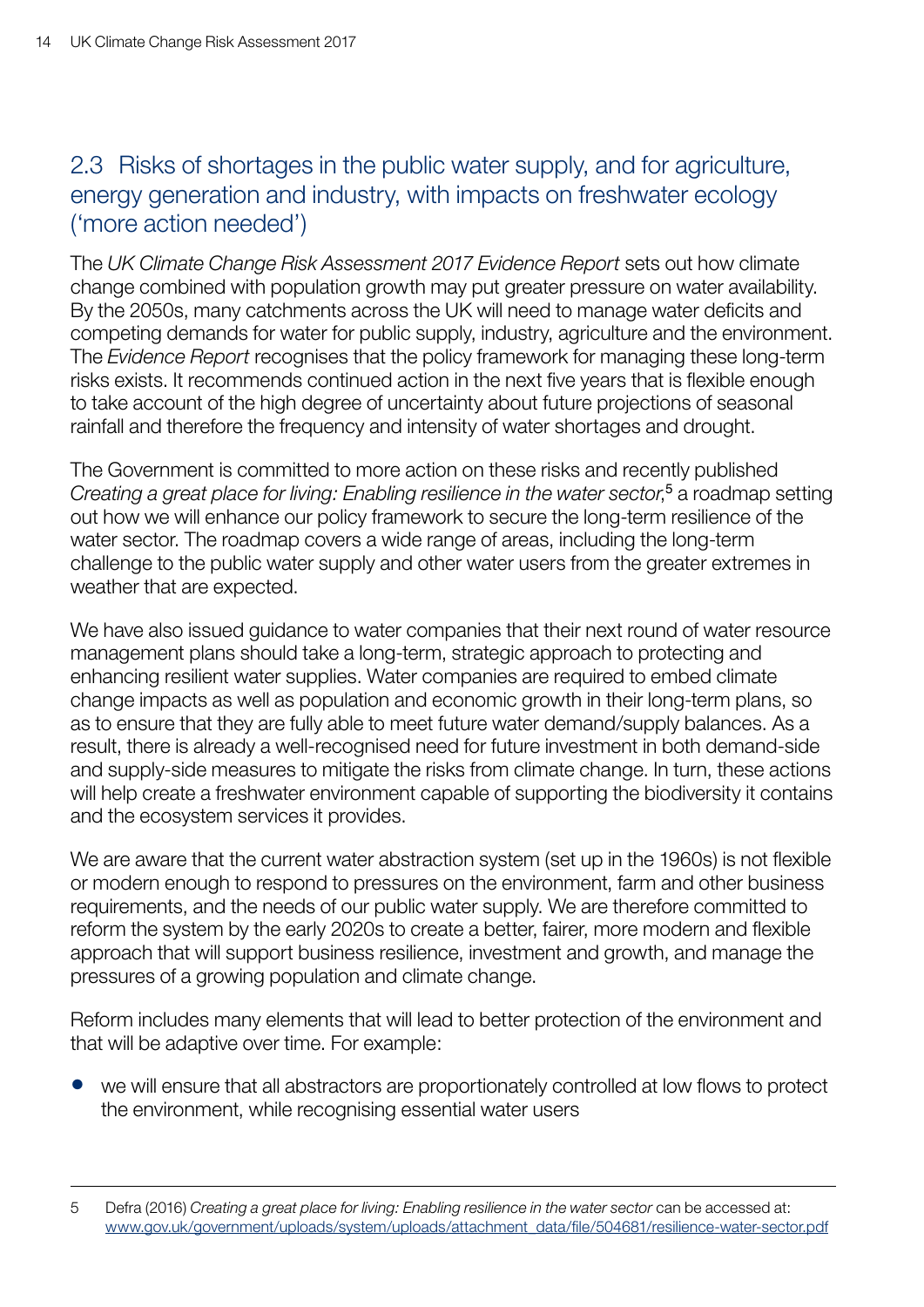<span id="page-16-0"></span>• all abstraction conditions on permits will be reviewable when there is evidence of environmental risk being caused by abstraction.

#### 2.4 Risks to natural capital, including terrestrial, coastal, marine and freshwater ecosystems, soils and biodiversity ('more action needed')

The *UK Climate Change Risk Assessment 2017 Evidence Report* identifies significant threats to our natural capital and the goods and services it provides, from timber, food and clean water to pollination, carbon storage and the cultural benefits of landscapes and wildlife. The *Evidence Report* shows that direct impacts on the distribution of UK biodiversity and the composition of terrestrial, coastal, marine and freshwater ecosystems are already being observed. There is clear evidence of northwards shifts in species distributions and the timing of seasonal events due to climate change.

The *Evidence Report* highlights important links between climate change impacts on natural capital and the other risk areas. For example, the natural environment plays an integral role in the quality and availability of our water and on the magnitude of flood events. It provides the backdrop to the movement of pests and diseases, and can play a role in addressing overheating through urban trees and green spaces.

The report also identifies potential opportunities for agriculture and forestry in the form of extended growing seasons, increased productivity and new crop varieties that would have potential benefits for domestic food production. In order for these opportunities to be realised, however, action is needed to manage the negative impacts from reduced soil quality and water availability and the increase in flooding and pests and diseases.

The *Evidence Report* concludes that, while good progress is being made, strengthened action is needed over the next five years to reduce existing pressures on the environment. More flexible and integrated approaches to managing natural capital need to be adopted and priority research undertaken into the changing suitability of land for different uses and the climate risks to marine ecosystems.

The Government supports the *Evidence Report*'s conclusions. Various policies are already in place to address climate risks to natural capital. For example, increased efforts to restore the hydrology of wetland habitats are under way as part of Countryside Stewardship, and the Forestry Commission is working to protect, improve and expand woodlands on the Public Forest Estate. We also note potential areas for improvement, for example better use of policy levers such as the successor to the EU Common Agricultural Policy.

The Government recognises that reducing other pressures is a priority for increasing the resilience of our natural capital to climate change. We have already made good progress in restoring Sites of Special Scientific Interest to 'favourable' or 'recovering' condition, in making land available for the creation of priority habitat and in establishing Marine Protected Areas. Alongside reducing pressures, we also recognise the other clear message of the report – that we need to accommodate change, such as through coastal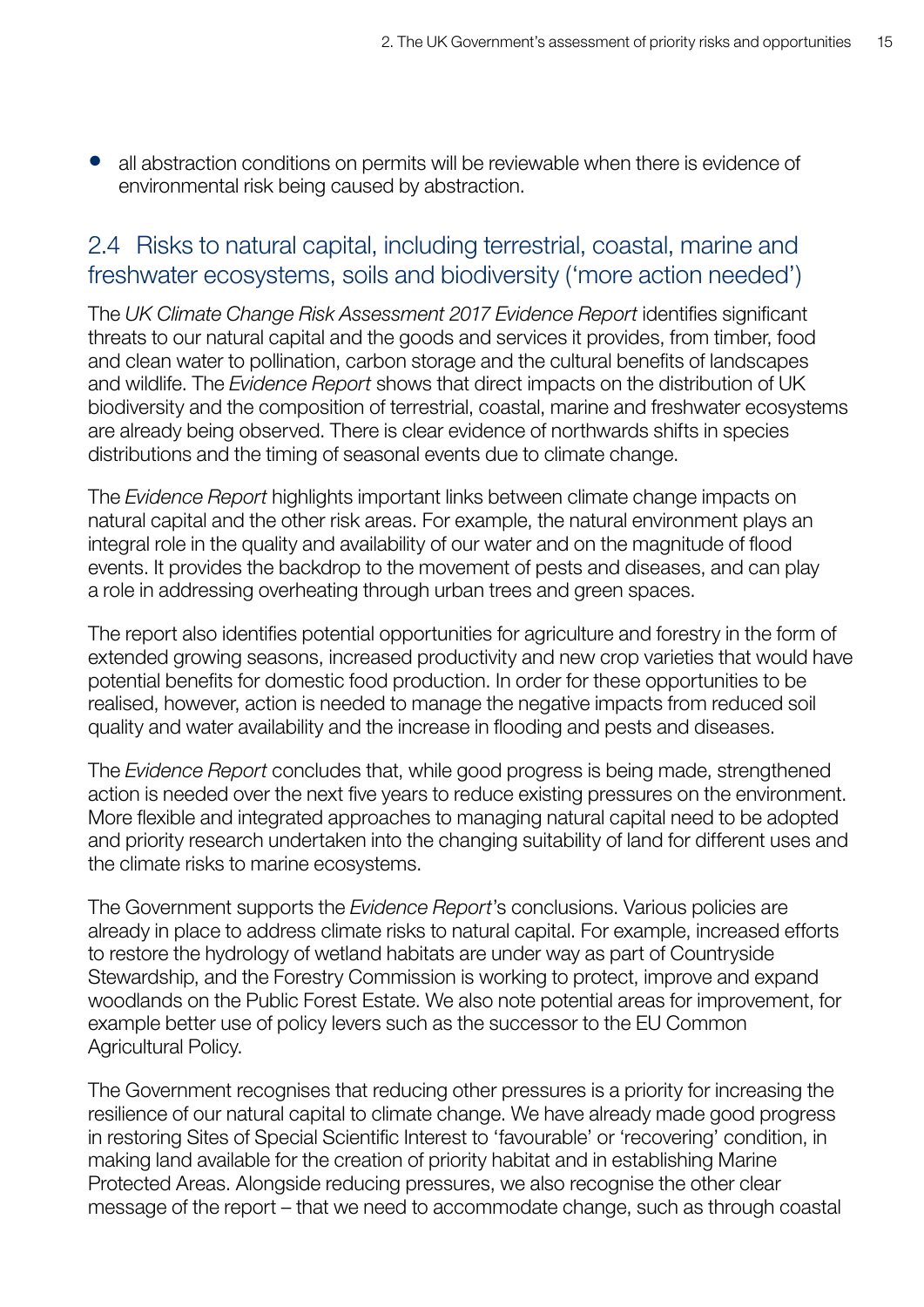<span id="page-17-0"></span>realignment and ensuring sufficiently good habitat condition and connectivity to allow species to migrate with the climate.

Following the decision to leave the EU, we are undertaking a fundamental review of our whole environmental policy framework. This will support our 25 Year Environment Plan, which will have natural capital considerations at its heart and will be informed by the findings of the *UK Climate Change Risk Assessment 2017*. It will also be informed by the work of the Natural Capital Committee, which is working closely with the Adaptation Sub-Committee.

#### 2.5 Risks to domestic and international food production and trade ('more action needed')

The *UK Climate Change Risk Assessment 2017 Evidence Report* sets out how extreme weather can affect international food production, trade and supply chains. Longer-term incremental changes in climate will affect agricultural productivity in regions that are important for food production. At the same time, climate change will present risks and opportunities for domestic production, with the resilience of UK food systems dependent on the stewardship of natural resources including soils and responses to international markets. The *Evidence Report* concludes that there is a need for policy intervention over the next five years to manage the potential impacts of these risks on food prices in the UK.

The Government recognises that climate change will present significant risks to the availability and supply of food in the UK. Food supply has been identified as one of the 13 UK Critical National Infrastructure sectors and we work closely with industry to ensure the security and resilience of supply. The resilience of food supply chains is regularly tested by severe weather and other events, and consistently performs well. The *Evidence Report*'s recommendation that new policy is needed to manage risks to UK food prices therefore does not align with the findings from our own research, including that carried out for the UK Food Security Assessment in 2009 and reviewed in 2012. The Government takes a more optimistic view of the levels of resilience that are achieved through functioning markets and diverse sources of supply.

The Government recognises that UK food security is built on access to a wide variety of markets, including through a rules-based world trading system operating alongside food production in the UK. When the UK held the chair of the G20 Agricultural Markets Information Systems (AMIS) in 2014/15, we agreed a protocol with key partner countries to improve the response to price spikes. We will continue to support this initiative by improving transparency and accountability and introducing robust evaluation of the protocol.

We agree with the Adaptation Sub-Committee that food production and security is a clear research priority. The Government has already carried out research into the risks to food supply from extreme weather events, including the potential impacts of tidal flooding on supply chains through seaports and the energy dependency of food chains. Looking forward, Research Council funding, together with our Centres for Agricultural Innovation,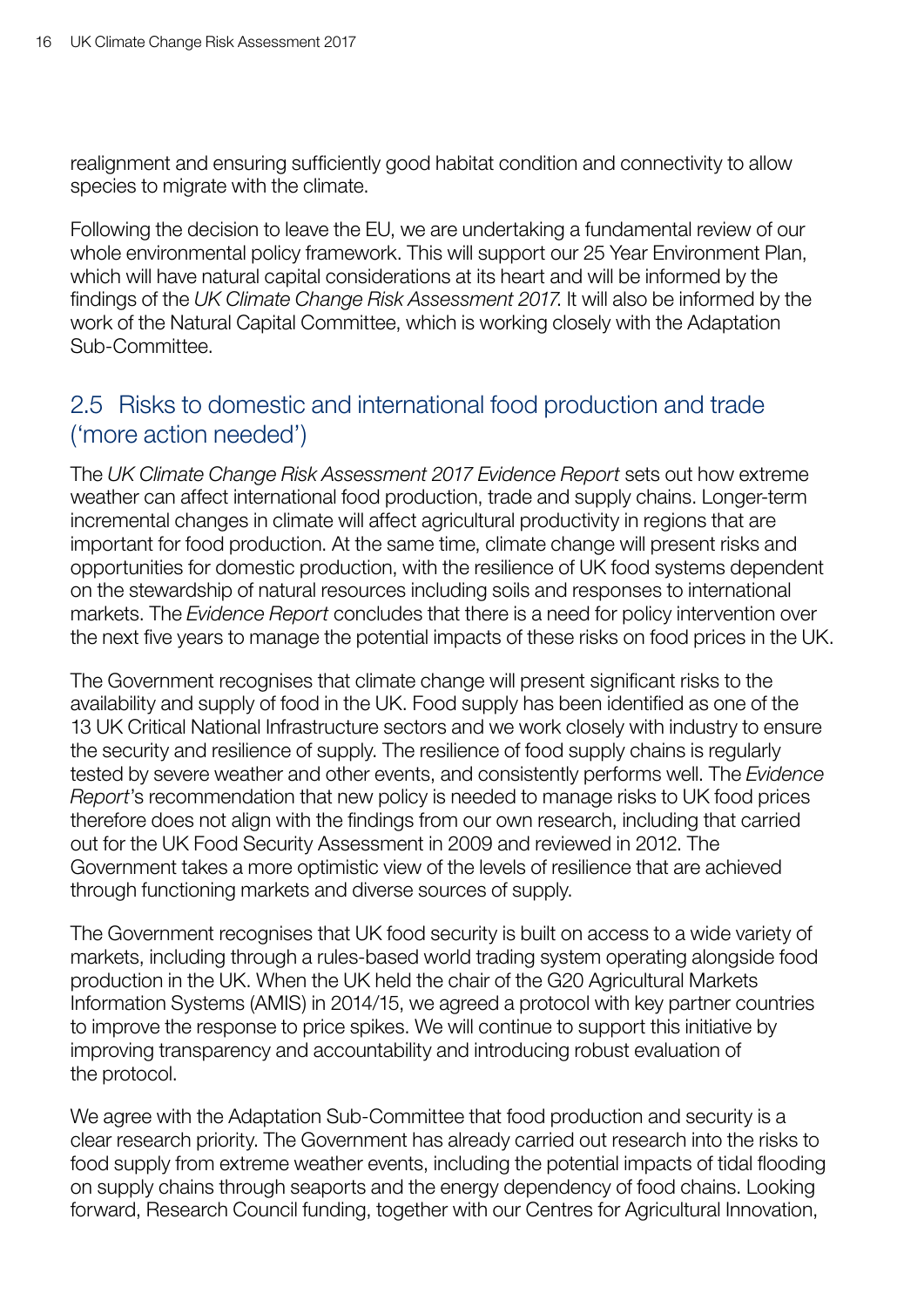<span id="page-18-0"></span>will help to improve understanding of the risks to the resilience of our food system. We will be reviewing the UK Food Security Assessment during the course of this Parliament, and are currently scoping the priority areas on which to concentrate.

### 2.6 New and emerging pests and diseases, and invasive non-native species, affecting people, plants and animals ('research priority')

The *UK Climate Change Risk Assessment 2017 Evidence Report* describes how new and emerging pests and diseases – including invasive non-native species – have the potential to cause severe impacts on people, animals and plants. It concludes that there is an urgent need for research in the next five years to improve our understanding of how climate change will affect the threat of pests and diseases and the best approaches to monitor, detect and manage outbreaks and develop resilience to disease (eg through developing new crop varieties and breeding techniques). It finds that the evidence is not yet clear as to what extent surveillance is effective in identifying risks, or whether resources are prioritised towards those vectors and pathogens that pose the biggest challenge in the changing climate. Research is also needed to improve the evidence about the impact of endemic diseases in a changing environment.

The Government supports the conclusions of the *Evidence Report* and is already undertaking investigations into the impacts of climate change on plant health and the potential for climate change to increase the risk from pests. This work will lead to improvements in our risk assessments to ensure that we target the pests and diseases that pose the greatest risks. The UK Plant Health Risk Register, accessible through the new UK Plant Health Information Portal,<sup>6</sup> compares risks posed by different plant pests and pathogens and prioritises actions. We carry out collaborative horizon-scanning and information-sharing activities with international organisations, such as the European and Mediterranean Plant Protection Organisation, to provide early warning of new pest threats.

The UK has a proven system in place for monitoring international disease threats to human and animal health. As an example, Public Health England undertakes invasive mosquito surveillance with 30 seaports and airports and at key goods importers and motorway service stations leading away from ports of entry in south-east England. We work collaboratively with industry to assess and manage pest risk, as demonstrated by our work on Bluetongue disease and the Schmallenberg virus. We also produce an international forward look to improve forecasting of outbreaks by seeking to identify links between meteorological data and geophysical impacts, and public and animal health threats.

Horizon-scanning is also carried out for new invasive non-native species likely to pose a significant risk if they arrive in the UK. These threats are formal assessments using a comprehensive risk framework that takes climate change into account.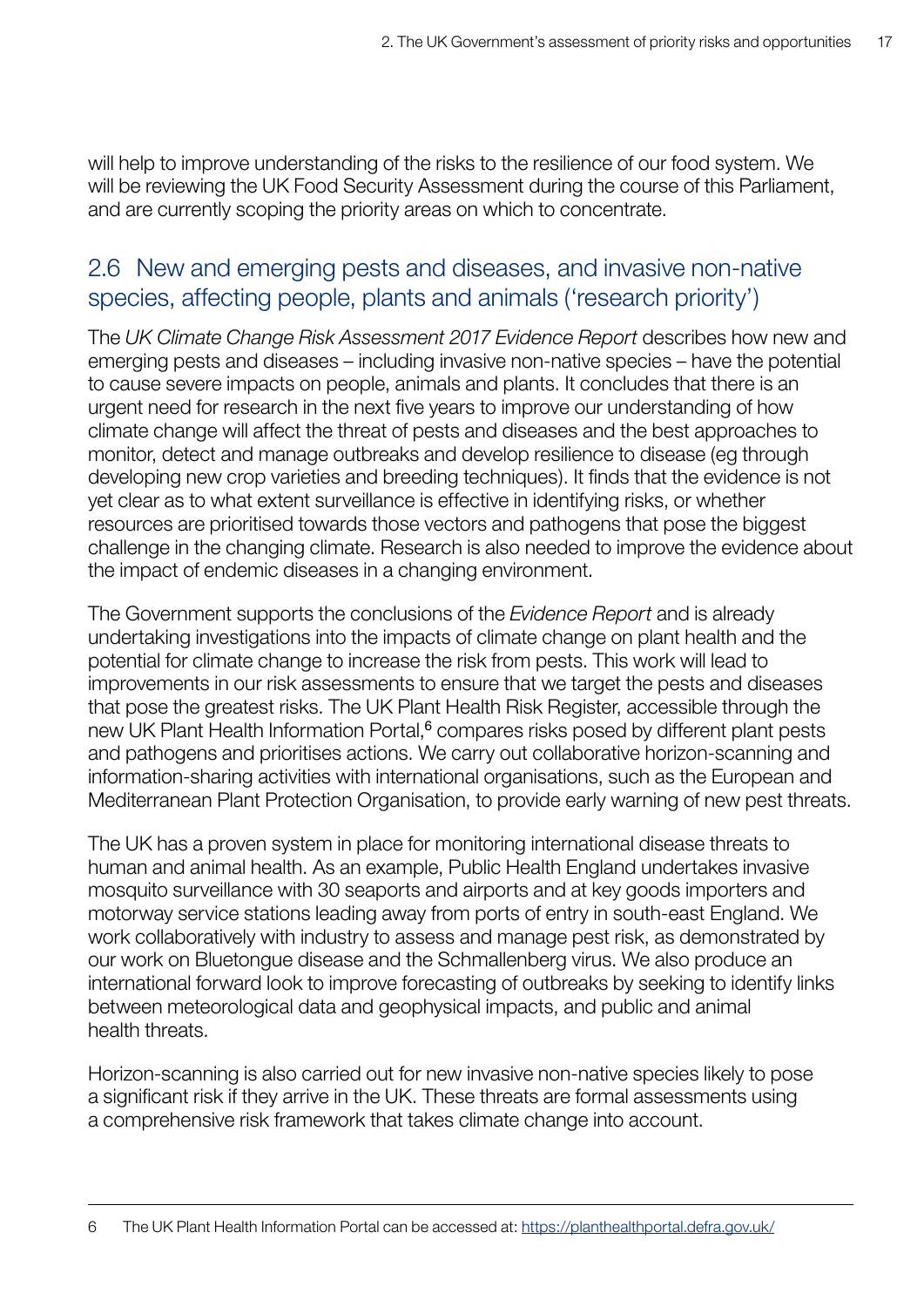# <span id="page-19-0"></span>3. Assessment of priority risks and opportunities for the Devolved Governments

The risks and opportunities from climate change will vary across the UK because of geography and the policy frameworks that exist in the different countries. In addition to summarising the priorities for the UK, the *UK Climate Change Risk Assessment 2017 Evidence Report* identifies the priorities for each of the countries in the UK in separate national summaries.7 These are based on the UK-wide assessment, but take account of the particular risks to each country and where urgent action is required. In this section, we describe the risks that are considered priorities for Scotland, Wales and Northern Ireland and the general approach being taken by the Devolved Governments to manage these.

## 3.1 Scotland

The Scottish Government will use and build on the assessment of the key areas of risk set out in the *UK Climate Change Risk Assessment 2017 Evidence Report* national summary for Scotland as it moves forward with implementing its Adaptation Programme. In most risk areas, the assessment for Scotland reflects similar issues elsewhere in the UK. Particular Scottish issues include:

| Risk to species and habitats from the changing climate                   | More action          |  |
|--------------------------------------------------------------------------|----------------------|--|
| Risks to soils and natural carbon stores                                 | needed               |  |
| Risks to people, communities and buildings from flooding                 |                      |  |
| Risks to coastal areas from sea-level rise combined with extreme weather | Research<br>priority |  |
| Risks to marine species from ocean changes                               |                      |  |
| Risks to health and well-being                                           |                      |  |

Scotland has its own climate change legislation: the Climate Change (Scotland) Act 2009. Scotland's *Climate Change Adaptation Framework* (2009) was replaced by Scotland's first statutory Adaptation Programme in May 2014 (*Climate Ready Scotland: Scottish Climate Change Adaptation Programme*). Two annual reports on the Adaptation Programme were published by the Scottish Government in May 2015 and May 2016. The *UK Climate Change Risk Assessment 2017 Evidence Report* national summary for Scotland was published in July 2016 and the first independent assessment of progress under

<sup>7</sup> The *UK Climate Change Risk Assessment 2017 Evidence Report* national summaries can be accessed at: [www.theccc.org.uk/uk-climate-change-risk-assessment-2017/national-summaries/](https://www.theccc.org.uk/uk-climate-change-risk-assessment-2017/national-summaries/)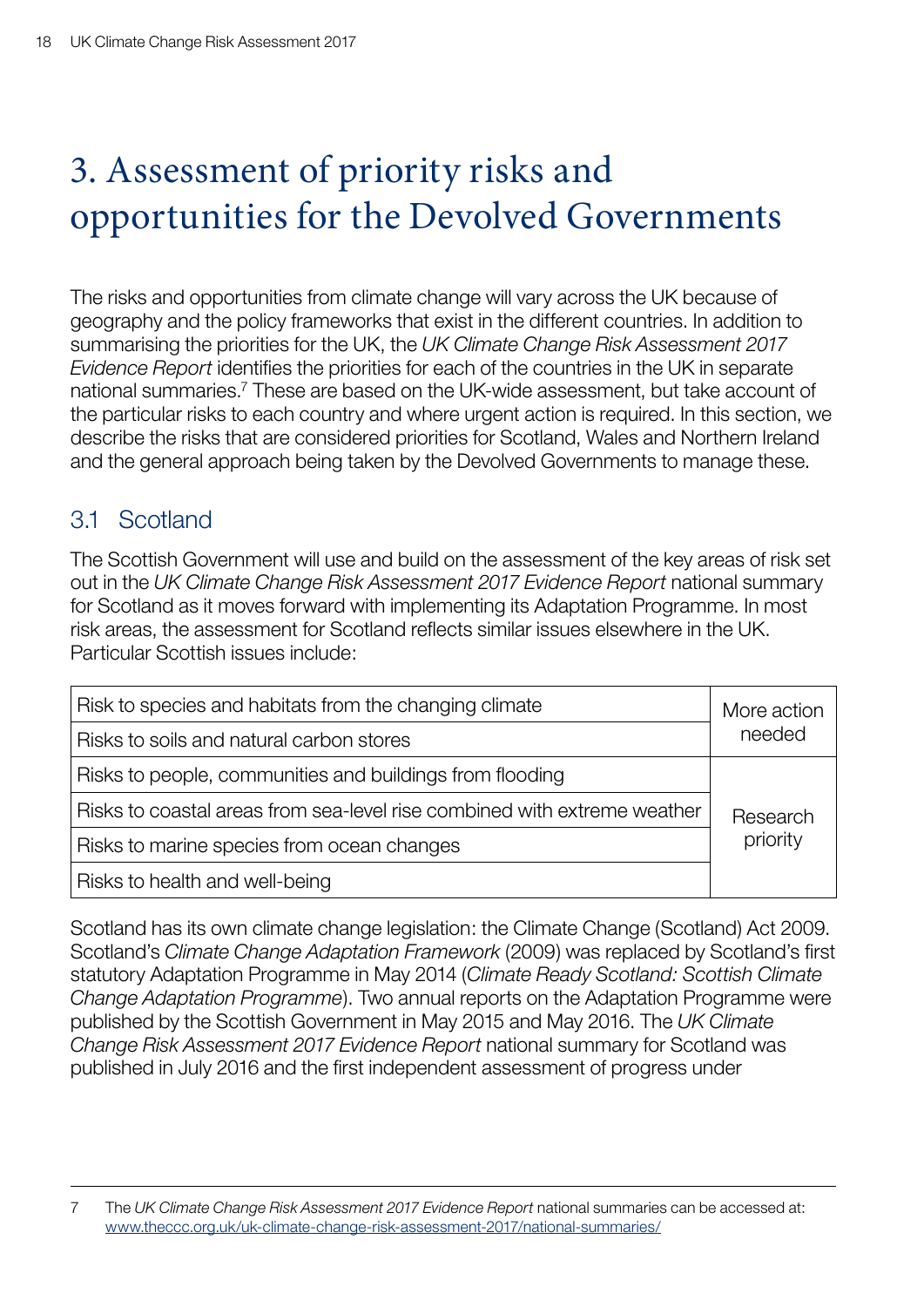<span id="page-20-0"></span>Scotland's Adaptation Programme,<sup>8</sup> commissioned by the Scottish Government under the 2009 Act, was published by the Adaptation Sub-Committee in September 2016.

The Scottish Government has been developing and improving its adaptation response, for example with new indicators and reporting duties on public bodies and the new National Centre for Resilience. The Scottish Government will continue to develop its approach based on the evidence, advice and recommendations of the Adaptation Sub-Committee, both in the next annual report on the Scottish Climate Change Adaptation Programme (to be published in May 2017) and the next Adaptation Programme (to be published in 2019).

## 3.2 Wales

The Welsh Government endorses the conclusions of the *UK Climate Change Risk Assessment 2017 Evidence Report* national summary for Wales. Some 49 risks and opportunities have been identified, with the most important risks to Wales summarised as follows:

| Risks to infrastructure (from all sources of flooding)                                                                          | More action<br>needed |  |
|---------------------------------------------------------------------------------------------------------------------------------|-----------------------|--|
| Risk to public water supplies from drought and low flows                                                                        |                       |  |
| Risks from some land management practices exacerbating flood risk                                                               |                       |  |
| Risks to ecosystems and agriculture businesses from changes in climatic<br>conditions                                           |                       |  |
| Risks to communities from all sources of flooding and sea-level rise                                                            |                       |  |
| Risks to infrastructure, business and buildings from high river flows,<br>erosion and extreme weather                           | Research<br>priority  |  |
| Risks and opportunities from changes to agriculture and forestry<br>productivity                                                |                       |  |
| Risks to people's health and well-being and associated service delivery<br>from high temperatures, flooding and extreme weather |                       |  |

The Welsh Government's actions on climate change adaptation are described in the *Climate Change Strategy for Wales: Adaptation Delivery Plan* (2010). The actions in this plan will be reviewed in light of the new evidence, with a view to publishing a new delivery plan in 2018. The Welsh Government will work with the UK and other Devolved Governments where there is common interest, and will be engaging the academic community for support in addressing research priorities.

<sup>8</sup> *Scottish Climate Change Adaptation Programme: An independent assessment* can be accessed at: [www.theccc.org.uk/publication/scottish-climate-change-adaptation-programme-an-independent](http://www.theccc.org.uk/publication/scottish-climate-change-adaptation-programme-an-independent-assessment-for-the-scottish-parliament/)[assessment-for-the-scottish-parliament/](http://www.theccc.org.uk/publication/scottish-climate-change-adaptation-programme-an-independent-assessment-for-the-scottish-parliament/)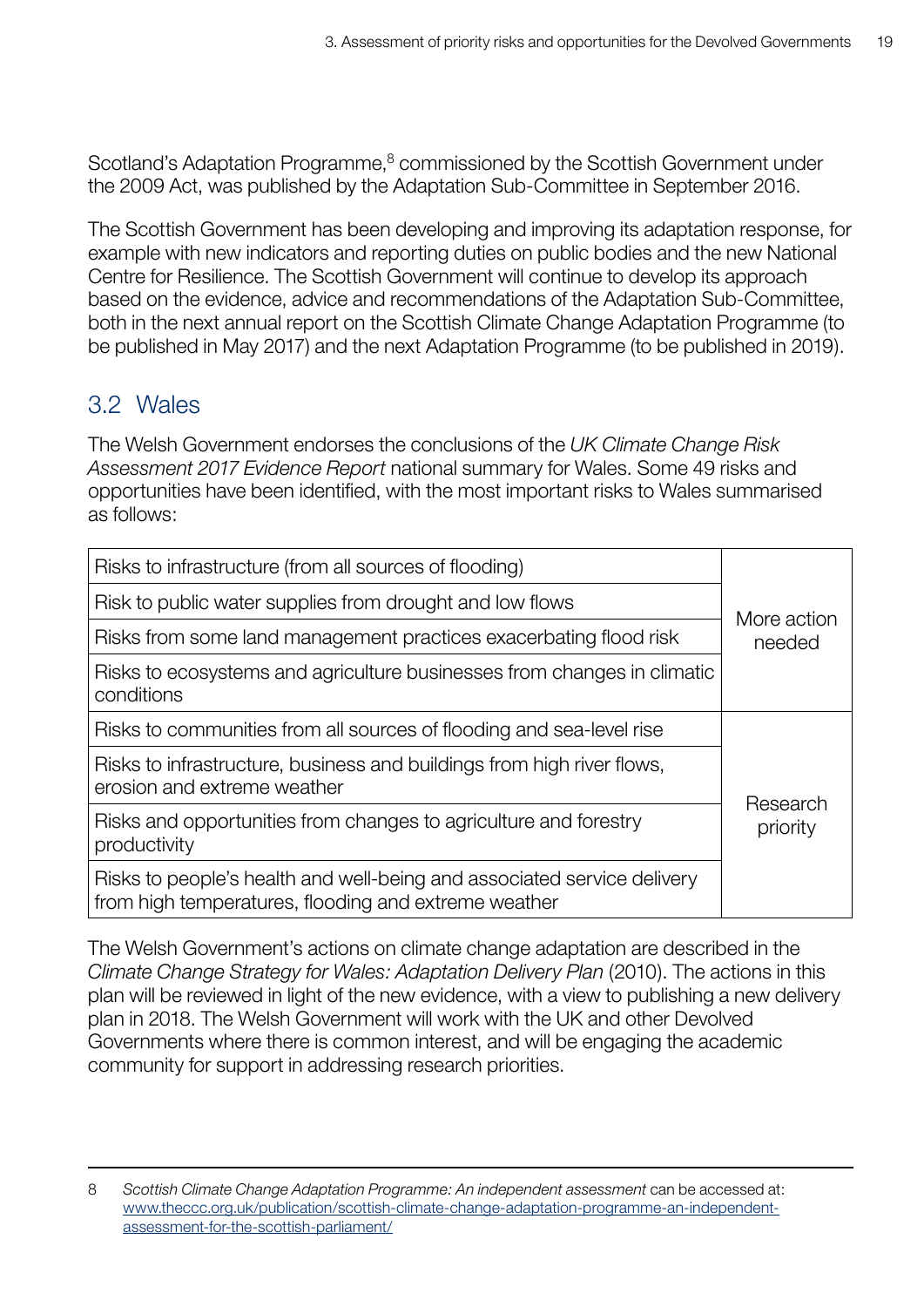<span id="page-21-0"></span>At a local level, there are statutory requirements under the Well-being of Future Generations (Wales) Act 2015 for Public Services Boards in Wales to reference the UK Climate Change Risk Assessment when assessing well-being in their area.

#### 3.3 Northern Ireland

Due to geographical differences and variation in the projected changes to the Northern Ireland climate, the priority risks identified in the *UK Climate Change Risk Assessment 2017 Evidence Report* national summary for Northern Ireland are not all the same as those identified for the UK more generally.

The national summary for Northern Ireland identifies a number of areas where stronger action and further research are needed in the next five years, and these are summarised below. These findings and recommendations and the categorisation of the risks have been adopted by executive departments as a basis for adaptation planning. There are no areas of dispute or issues within the summary that are contentious.

| Risks to soils, farming, natural carbon stores, species and coastal<br>habitats                                                                                 |                       |                                                   |
|-----------------------------------------------------------------------------------------------------------------------------------------------------------------|-----------------------|---------------------------------------------------|
| Flooding risk to (interdependent) infrastructure (sewers, transport<br>networks)                                                                                | More action<br>needed |                                                   |
| Potential benefits to people from reduced cold                                                                                                                  |                       |                                                   |
| Risks to international food production and trade                                                                                                                |                       |                                                   |
| Changes in agricultural and forestry productivity and land suitability and<br>impacts on freshwater and marine ecosystems                                       |                       |                                                   |
| Risks to infrastructure services from coastal flooding and erosion                                                                                              | Research<br>priority  |                                                   |
| Risks to people from high temperatures, changes in air quality, health<br>and social care delivery and vector-borne pathogens                                   |                       |                                                   |
| Risks to communities and businesses from flooding                                                                                                               |                       |                                                   |
| Risks to business from reduced employee productivity due to<br>infrastructure disruption and higher temperatures<br>Risks to historic environment and buildings |                       |                                                   |
|                                                                                                                                                                 |                       | Risks and opportunities in global food production |

Detailed responses and actions to the findings and recommendations in the Northern Ireland summary will contribute to the development of the second Northern Ireland Climate Change Adaptation Programme, to be published in 2019.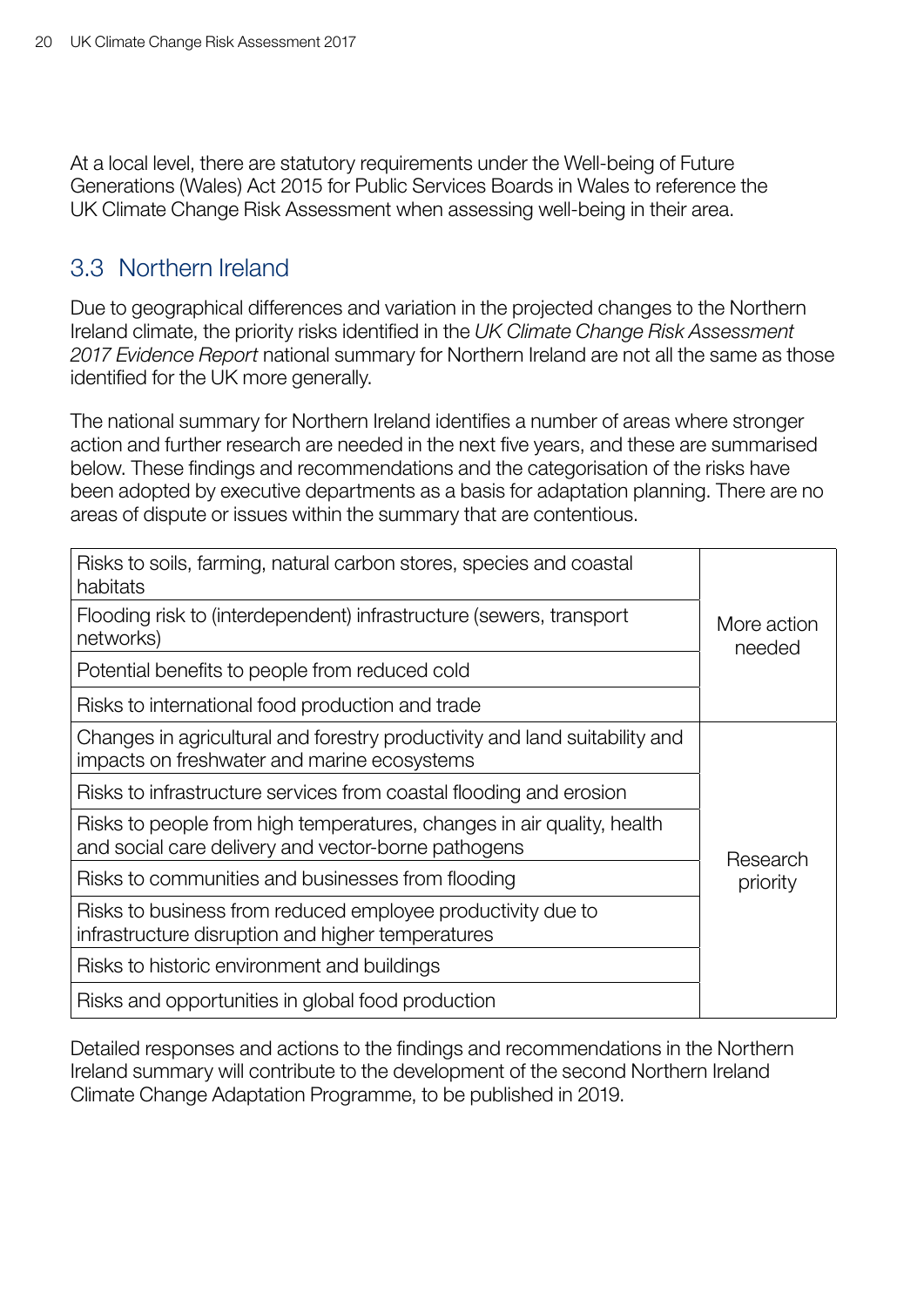## <span id="page-22-0"></span>4. Next steps

The first National Adaptation Programme, published in 2013, sets out over 370 actions for the UK Government, businesses, councils, civil society and academia to address the findings of the first *UK Climate Change Risk Assessment: Government Report* and to build the nation's resilience to climate change. The most recent review of the National Adaptation Programme<sup>9</sup> by the Adaptation Sub-Committee in 2015 found that 109 of the actions have been completed and 215 are on track. We continue to monitor progress and the Adaptation Sub-Committee will issue its next report on progress in summer 2017.

Adaptation to climate change is an integral part of policy across all levels of the UK Government. Defra has its own significant interest, tackling some of the highest priority risks such as those relating to flooding, water security, food production, environment and biodiversity. Other departments, such as the Department for Communities and Local Government, the Department for Business, Energy and Industrial Strategy and the Department of Health, are working together to address risks to health, well-being and productivity due to increasing temperatures.

The second National Adaptation Programme will respond to the risks set out in this *UK Climate Change Risk Assessment* and is due to be published in 2018. In developing the programme, we will continue to work with business and industry, identifying where UK Government action can support their resilience and how they themselves can take adaptation forwards.

<sup>9</sup> Committee on Climate Change (2015) *Progress in preparing for climate change: 2015 Report to Parliament* can be accessed at: www.theccc.org.uk/wp-content/uploads/2015/06/6.736 CCC\_ASC\_Adaptation-[Progress-Report\\_2015\\_FINAL\\_WEB\\_070715\\_RFS.pdf](https://www.theccc.org.uk/wp-content/uploads/2015/06/6.736_CCC_ASC_Adaptation-Progress-Report_2015_FINAL_WEB_070715_RFS.pdf)